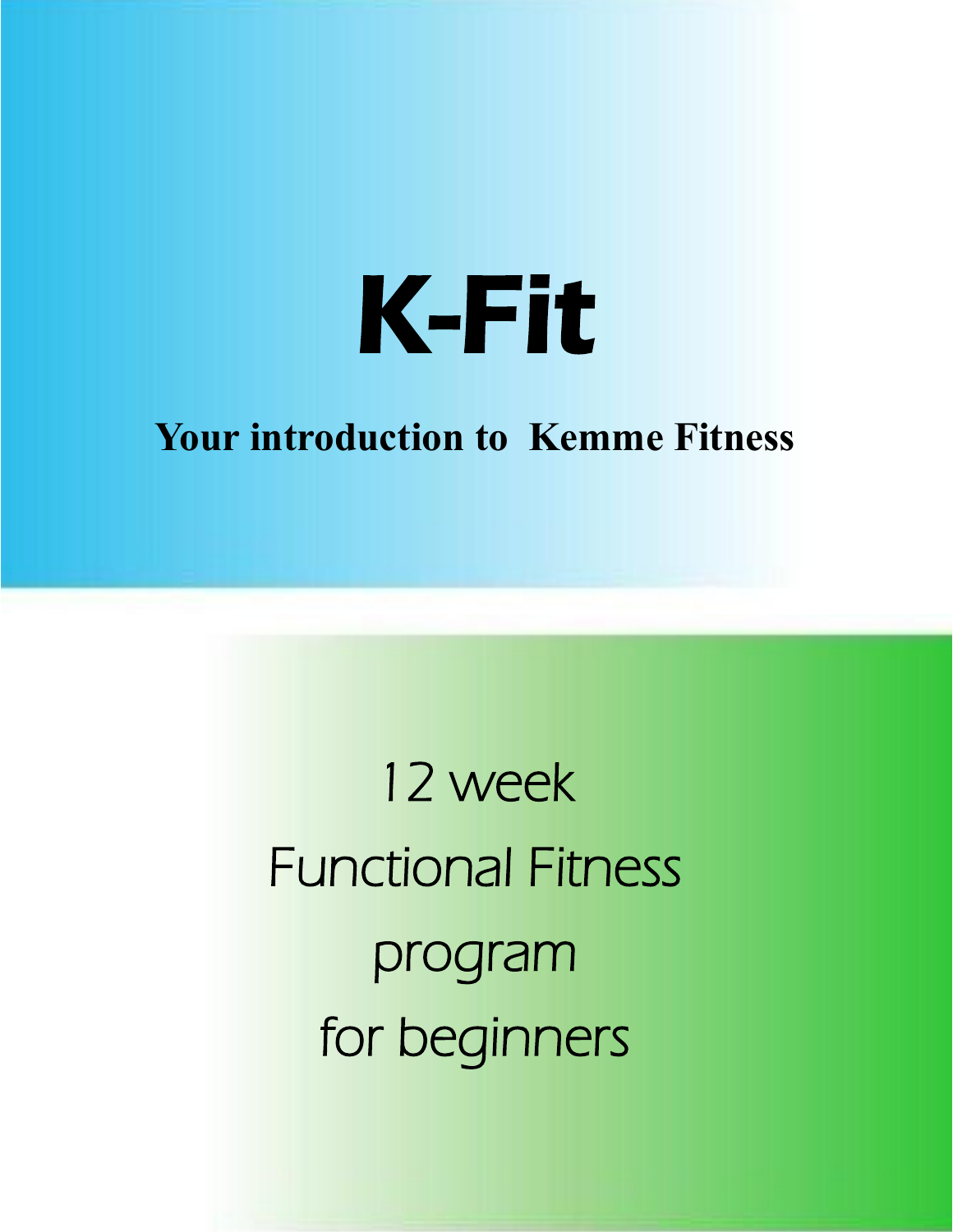[KemmeFitness.com p](http://kemmefitness.com/)rovides hundreds of workouts, including a [Beginner](http://kemmefitness.com/beginners) workout page for those new to the program. However, I finally came to realize that a great many folks want a scheduled program, at least in the initial stages. This spawned the 12 week program, K-Fit.

### The K-Fit Schedule

K-Fit is a 4-day a week workout schedule. You can choose what 4 days you exercise during any given week. However, because Kemme Fitness workouts are intense, you should not exercise more than 3 days in a row. In other words, make sure you have a rest day or two somewhere in the middle of your workout week. Sample workout schedules are at the bottom of this page to help give you ideas.

The workout weeks are clustered into two week periods. Therefore, weeks 1 & 2 have the same workouts. Weeks 3 & 4 have the same workouts, and so on. Do all 4 workouts for week 1 before moving onto week 2. You will then repeat the same 4 workouts for week 2. I have found that repeating a workout once has benefit because you become more confident in the movements the second time around.

Don't worry, you get all new workouts for weeks 3 and 4 so you won't get bored.

|          | Mon exercise  | Mon rest |              |                 | Mon exercise        |
|----------|---------------|----------|--------------|-----------------|---------------------|
|          | Tues exercise |          | Tue exercise |                 | Tues exercise       |
| Wed rest |               | Wed rest |              |                 | <b>Wed</b> exercise |
| Thu      | exercise      | Thu      | exercise     | <b>Thu</b> rest |                     |
| Fri      | exercise      | Fri      | rest         | Fri             | exercise            |
| Sat      | rest          | Sat      | exercise     | Sat             | rest                |
| Sun      | rest          | Sun      | exercise     | Sun             | rest                |





### Why K-Fit?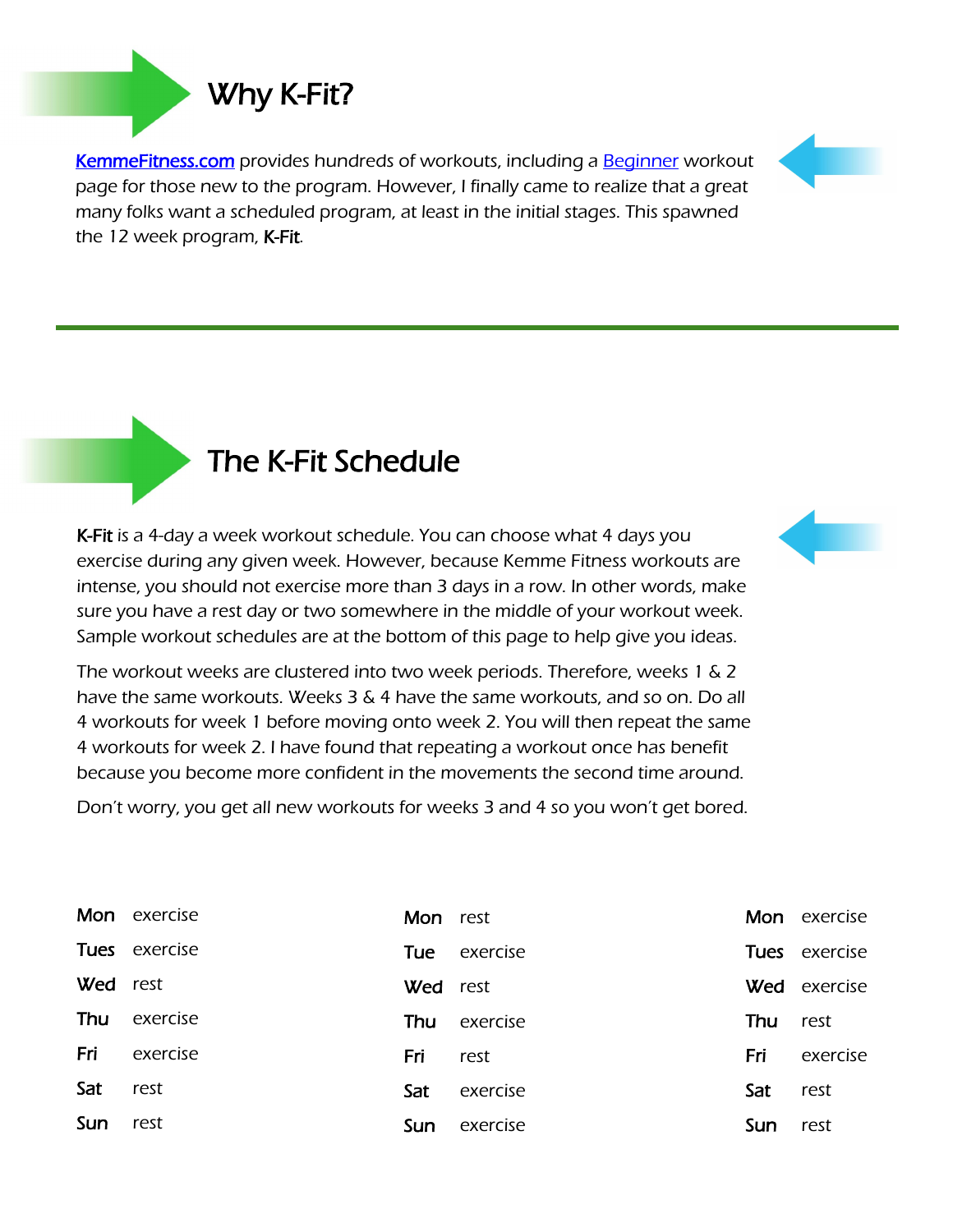### Decoding The Workouts

Circuits—you will complete all of a circuit before moving onto the next circuit if there are more than one (some workouts have 3 or 4 circuits). The bottom of the circuit will tell you the number of rounds for that circuit. Some will say X2 or X3, meaning you do the circuit a total of 2 or 3 times respectively before moving onto the following circuit. Note: A good place to rest is in between circuits.

Repetitions—These are usually listed in front of each exercise. Do all the repetitions of that exercise before moving down the list to the next exercise. Some circuits have the repetitions listed at the top for the exercises in the circuit. For example, you may see 21, 15, 9 reps or a combination similar to that. In that example you have to do all the exercises in the circuit 21 times before starting over and doing them all 15 times. After completing them 15 times, start over again and do 9 reps of each exercise.

Each Side—means that you have to do the prescribed number of repetitions for both sides of your body. For example, you may see 10—each side—Uneven Pushups. In that example, you will have to do 10 Uneven Push-ups with your left hand elevated, followed by 10 more Push-ups with your right hand elevated.

Exercises—Most of the exercises will have hyperlinks to video demonstrations in order for you to understand proper form. It may take a while to get over the learning curve, as there will be a great number of new and exciting exercises you have never done before.

### Required Equipment

Physioballs (AKA Swiss ball, stability ball) can be bought on sale. They are fitted for height by sitting on the ball with your feet on the floor and having your thighs parallel to the ground.

Kettlebells should be anywhere from 5 to 35 pounds depending on your fitness level.

A Pull-up bar can be easily made by installing a metal pipe in the rafters. You can always buy a portable bar for a doorway, however, those cost more.

Medicine Balls go on sale a lot. I would suggest one anywhere from 6 pounds up to 12 pounds.

Consider reading **The Low Cost Gym** for tips on homemade equipment.



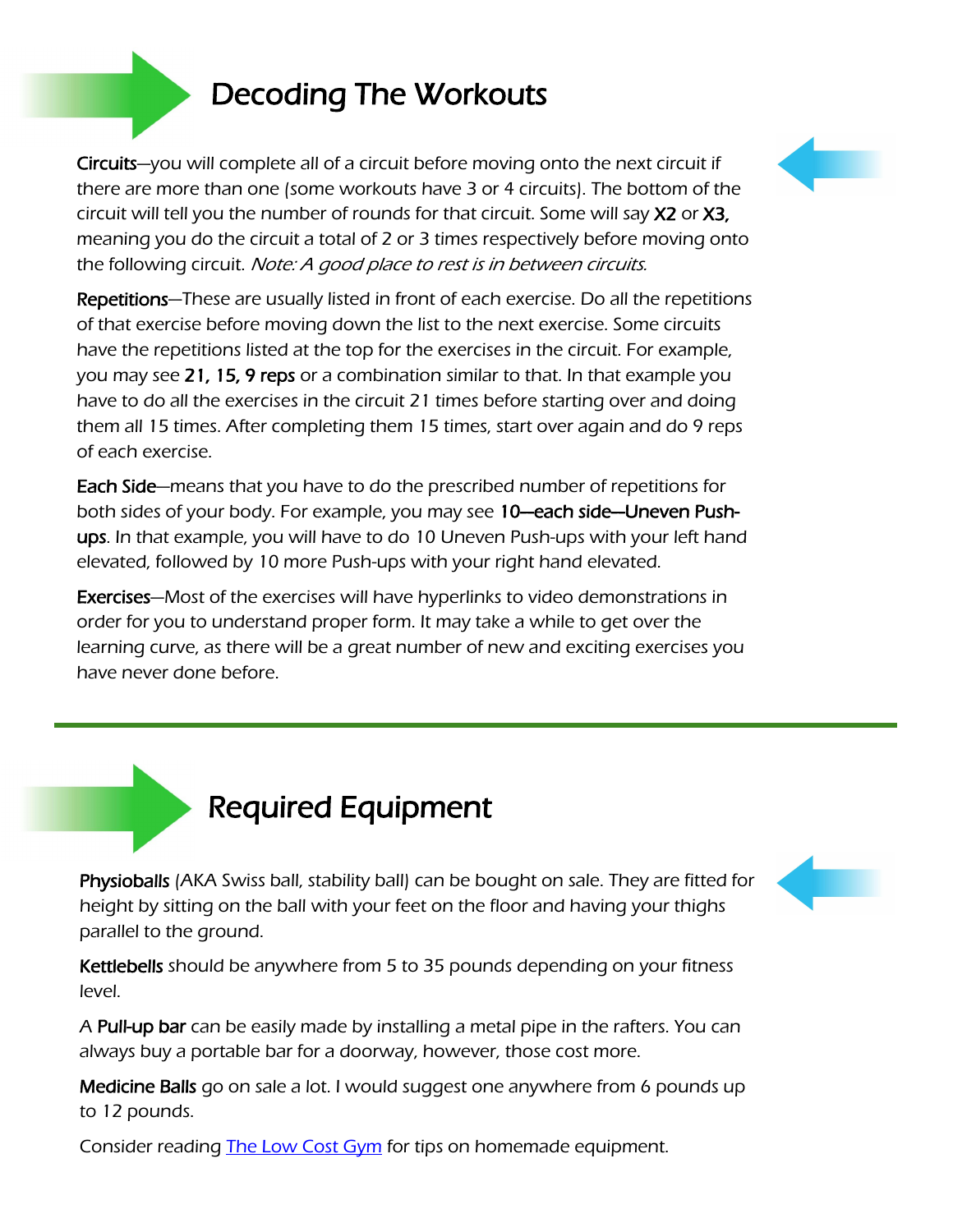### What If You Can't Do A Specific Exercise?

A good example is Pull-ups. Many people can not do a Pull-up in their current fitness state. I do not want you to avoid Pull-ups in this program. Instead I want you to build up to them.



You can either try Jump Pull-ups, where you jump up while holding onto the Pullup bar. Then lower yourself down as slowly as you can. This will build up the necessary muscles and the jump helps you overcome the initial pulling up. If a Jump Pull-up is still too difficult, try using a chair or a friend to support your legs. The point is not to skip the Pull-ups. Even if you can only muster one or two repetitions, still work on building those muscles.

Push-ups are another difficult area for many. Just remember, moving the anchor point from your toes to your knees is not cheating. Men hate to do this because they consider those "girl push-ups." Get over it!

The only time I want you to avoid an exercise is if it causes you pain and discomfort. Make sure you listen to your body and start slow.

### What To Do After The 12 Weeks

You could always repeat K-Fit, but personally I would be bored.

I am confident that when you are done with this 12 week program, you will be ready to pick and choose the pre-made workouts off of **KemmeFitness.com**.

[Kemme Fitness h](http://kemmefitness.com)as literally hundreds of workouts for you. You can go to the [Beginner](http://kemmefitness.com/beginners) workout page, where you will find similar workouts as in K-Fit. The rest of the workouts are located in either the **[At-Home](http://kemmefitness.com/workouts/at-home)** or the **At-The-Gym** workout pages.

If you have a gym membership, you will see that we have tons of workouts (more being added all the time) for you to do [At-The-Gym.](http://kemmefitness.com/workouts/at-the-gym)

If you want to workout at home, then you will find plenty of **[At-Home](http://kemmefitness.com/workouts/at-home)** workouts to keep you interested for many years to come.

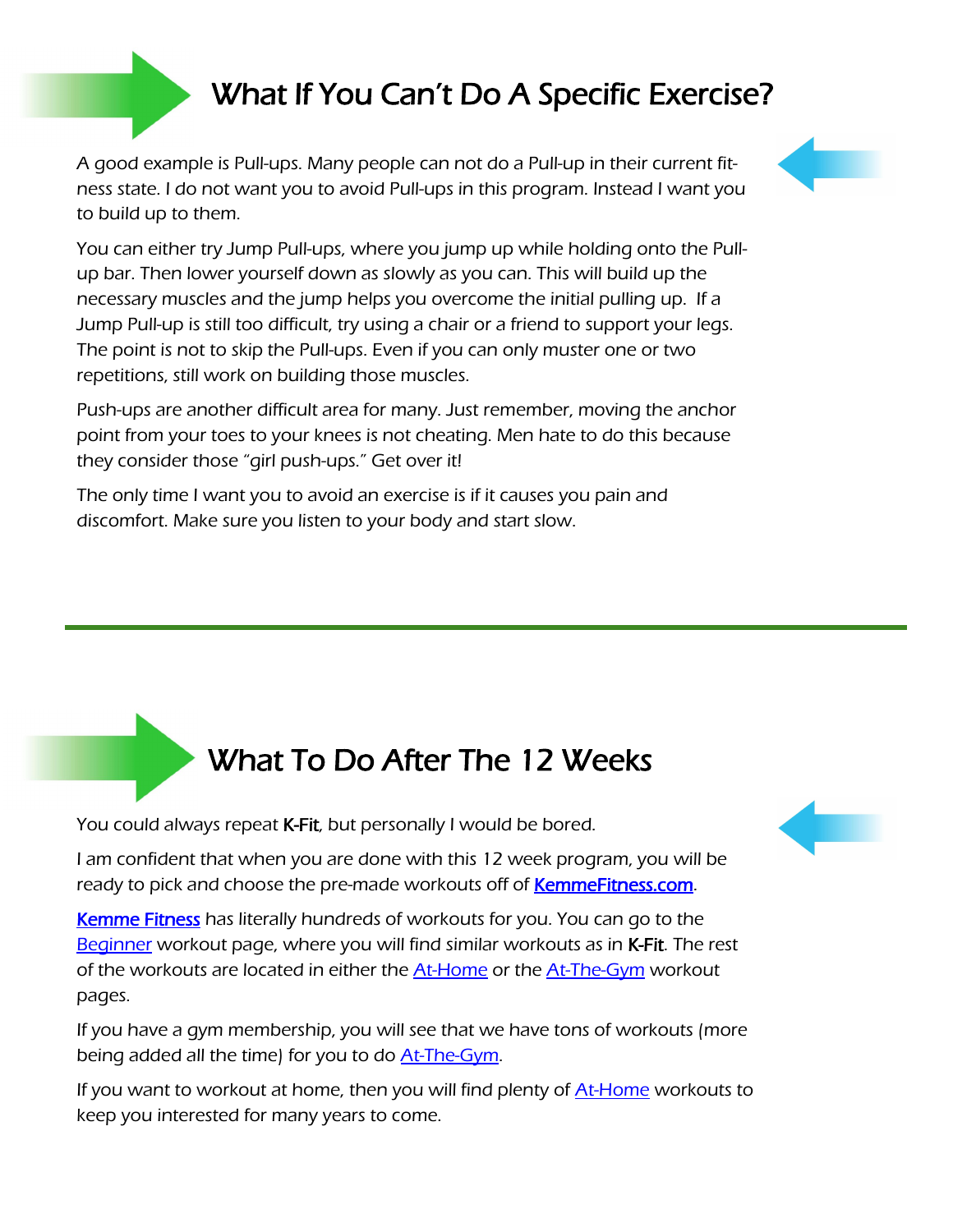### Workout #1

### CIRCUIT #1

[Box Jumps](http://www.youtube.com/watch?v=UweKybOuivA) or [Ankle Jumps](http://www.youtube.com/watch?v=Yrbq2ytO78s)

- [Dive Bombers](http://www.youtube.com/watch?v=66-v0AaANHk)
- [Brazilian Crunch](http://www.youtube.com/watch?v=r6J94se3Bs4)
- [Air Squats](http://www.youtube.com/watch?v=zf2SWnIQbwI&feature=player_embedded)
- [Lateral Bound](http://www.youtube.com/watch?v=e0njPsJqikU)
- [Frog Jumps](http://www.youtube.com/watch?v=ot_to1gZwjI)
- [Push-ups](http://www.youtube.com/watch?feature=player_embedded&v=fFm5phmWZvo)
- [Scissor Kicks](http://www.youtube.com/watch?v=XyLTb8ZTh48)
- [Lunge Twists](http://www.youtube.com/watch?v=H0HLl6DnQ90)
- [Mountain Climbers](http://www.youtube.com/watch?v=DHjdc2QVRUQ)
- [Leg Raises](http://www.youtube.com/watch?v=gMo97vRBg5A)
- [Split Squat Jumps](http://www.youtube.com/watch?v=CK7xI0wa04g)
- X1 (only 1 round)

#### CIRCUIT #2

1/4 mile run (feel free to add to the length of the run if you are into that sort of thing)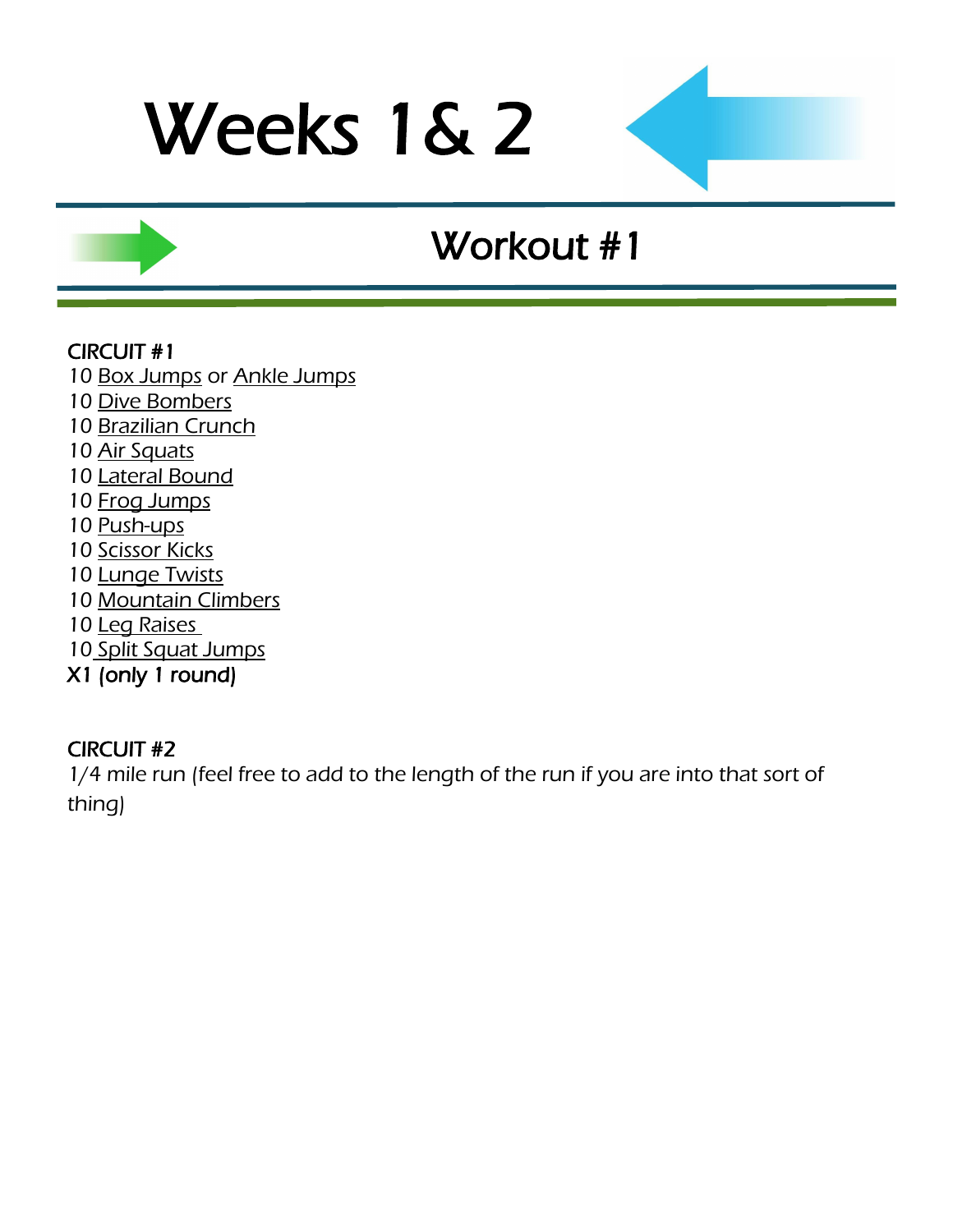### Workout #2

#### CIRCUIT #1

5 Push ups (any kind) 20 [Leg Raises](http://www.youtube.com/watch?v=gMo97vRBg5A) 5 [Dive Bombers](http://www.youtube.com/watch?v=66-v0AaANHk) 20 [Air Squats](http://www.youtube.com/watch?v=zf2SWnIQbwI&feature=player_embedded) 5 Push ups (any kind) 20 [Split Squat Jumps](http://www.youtube.com/watch?v=CK7xI0wa04g) 5 Push ups (any kind) 20 Dips 5 [Frog Jumps](http://www.youtube.com/watch?v=ot_to1gZwjI) 20 [Row Boats](http://www.youtube.com/watch?v=BoI8gn3YRcQ) X2 (remember, do the circuit twice for two rounds before moving onto circuit #2)

CIRCUIT #2 30 sec each station [Crab walk](http://www.youtube.com/watch?v=U7n_qKGtPZ4) [Wall Sit](http://www.youtube.com/watch?v=VjdtAT8H8LQ) [Nose to Ground](http://www.youtube.com/watch?v=Qjt1m6LHVxw) [Bear Walk](http://www.youtube.com/watch?v=-OKN0zDXC7k) X3 (Do three rounds total for this circuit)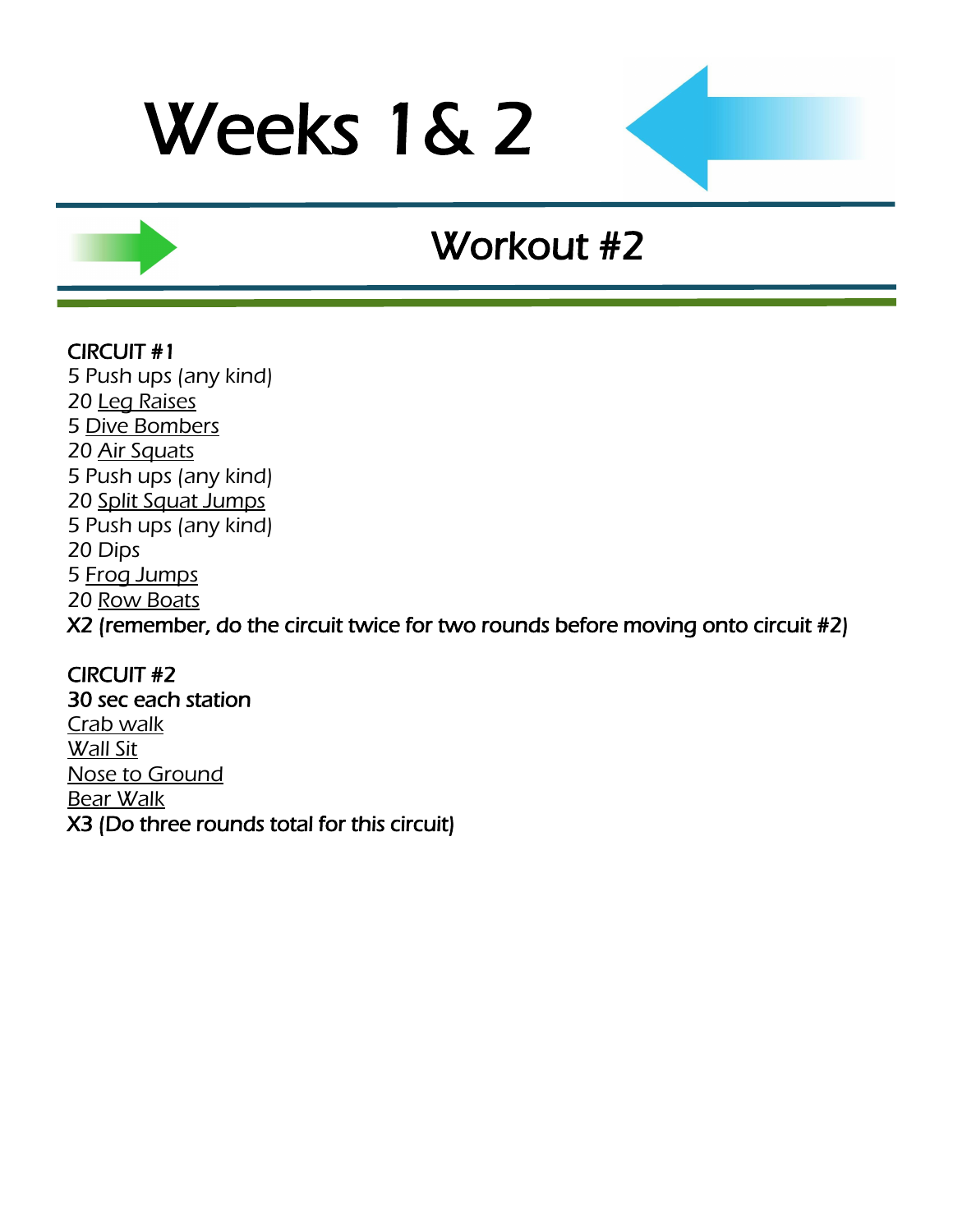## Workout #3

#### CIRCUIT #1

- 10 [Air Squats](http://www.youtube.com/watch?v=zf2SWnIQbwI&feature=player_embedded)
- 10 [Physioball Lateral Rolls](http://www.youtube.com/watch?v=ua9KYguBt8E)
- 10 [Kettlebell Swings](http://www.youtube.com/watch?v=Iqfec2HO6rc)
- 10 Air Squats
- 10-each side-[Kettlebell Clean & Press](http://www.youtube.com/watch?v=H7tzcQjde3g&feature=fvwrel)
- 10 [Sprawls](http://www.youtube.com/watch?v=y0CcmNMeJV0&feature=related)
- 10 Air Squats
- 10 [Mountain Climbers](http://www.youtube.com/watch?v=DHjdc2QVRUQ)
- 10 Kettlebell Swings
- 10 [Squat Jumps](http://www.youtube.com/watch?v=56vWSQaTbSo)
- 10—each side—Kettlebell Clean & Press
- 10 [Physioball Russian Twists](http://www.youtube.com/watch?v=8DdlxChLme4)
- 10 Air Squats
- 10 Kettlebell Swings
- 10 [Leg Raises](http://www.youtube.com/watch?v=gMo97vRBg5A)
- X1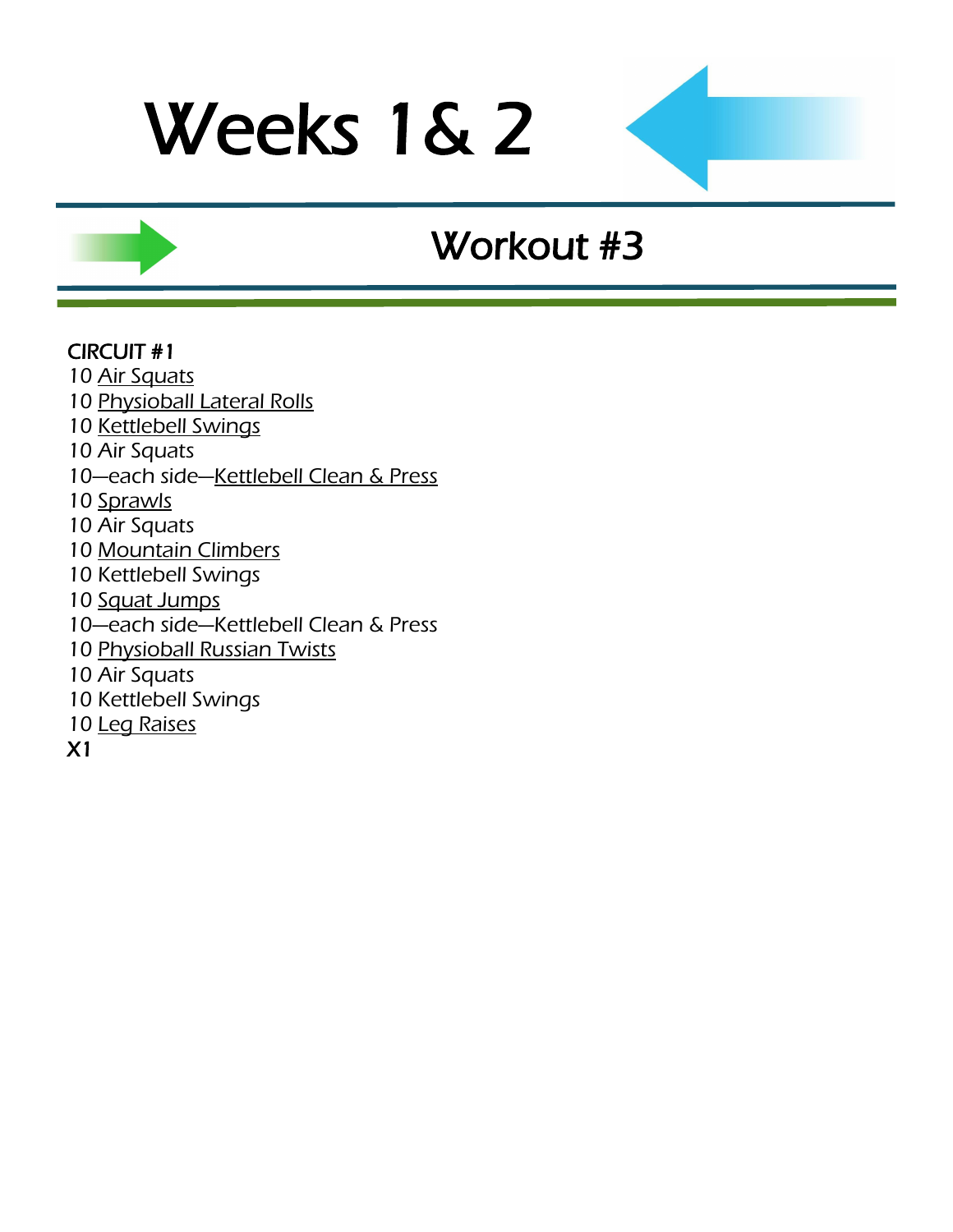### Workout #4

#### CIRCUIT #1

run 1/10th mile after each of the following exercises for a total of 1 mile 10 [Medicine Ball Slams](http://www.youtube.com/watch?v=12IUGflssEI) 10—each side—[V-sit Twists](http://www.youtube.com/watch?v=f7bu0Tb5hUw) 5 Pull-ups 10 [Medicine Ball Slams](http://www.youtube.com/watch?v=12IUGflssEI) 10—each side—[Spiderman Push-ups](http://www.youtube.com/watch?v=PmoinoBow1Q) 20 [Medicine Ball Thrusters](http://www.youtube.com/watch?v=9PmMKO9UCNI) 10 Medicine Ball Slams 10—each side—V-sit Twists 50 [Air Squats](http://www.youtube.com/watch?v=iOdwETDQXCw) 10 Medicine Ball Slams X1

#### CIRCUIT #2

2 [Burpees](http://www.youtube.com/watch?v=c_Dq_NCzj8M&feature=related) 4 [Lunge Walk](http://www.youtube.com/watch?v=fPCSGUhgxxk) 8 Push-ups 16 [Squat Jumps](http://www.youtube.com/watch?v=56vWSQaTbSo) 32 [Leg Raises](http://www.youtube.com/watch?v=gMo97vRBg5A) X1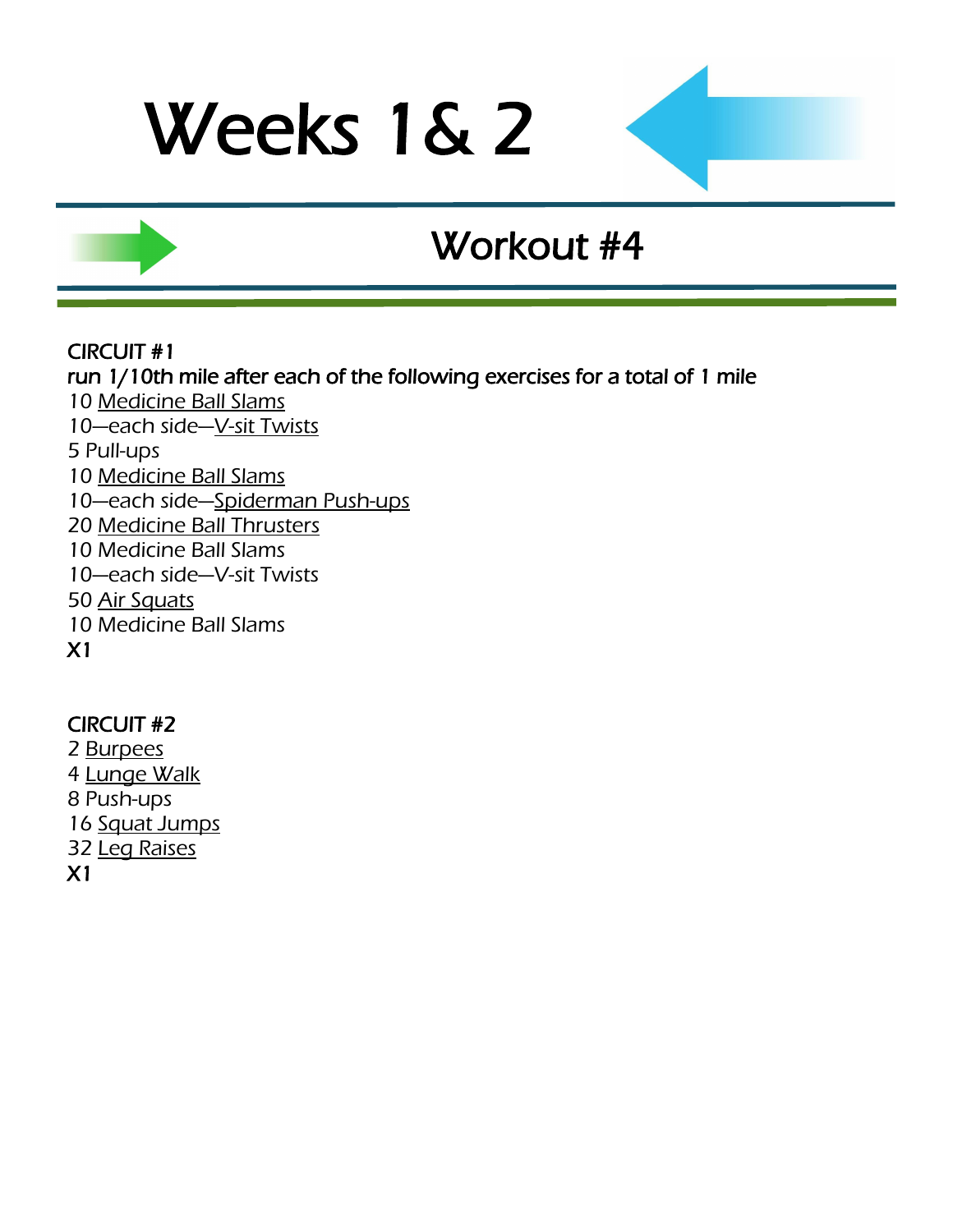### Workout #1

### CIRCUIT #1

10 [Air Squats](http://www.youtube.com/watch?v=zf2SWnIQbwI&feature=player_embedded) 10 [Kettlebell Swings](http://www.youtube.com/watch?v=Iqfec2HO6rc) 10 Air Squats 10 Push-ups 10 Air Squats 2—each side—[Kettlebell Clean & Press](http://www.youtube.com/watch?v=H7tzcQjde3g&feature=fvwrel) 10 Air Squats X1

### CIRCUIT #2 30 Seconds each exercise [Physioball Balance](http://www.youtube.com/watch?v=VTumhqtrDMY)

[Side Pillar Bridge](http://www.youtube.com/watch?v=_6vjo5yFo1U) (alternate sides) [Physioball Bridge](http://www.youtube.com/watch?v=GTsmpxag4GM) (heels on the ball) X2

### CIRCUIT #3

—each side—[Physioball Lateral Roll](http://www.youtube.com/watch?v=ua9KYguBt8E) [Brazilian Crunch](http://www.youtube.com/watch?v=r6J94se3Bs4) —each side—[Physioball Russian Twist](http://www.youtube.com/watch?v=8DdlxChLme4) 10 Push-ups —each side—[Lunge Twist](http://www.youtube.com/watch?v=H0HLl6DnQ90) [Physioball Knee Tucks](http://www.youtube.com/watch?v=hr3yEf6d1Yc) —each side—[Side Lunges](http://www.youtube.com/watch?v=TzhEkzoTcZ4) X1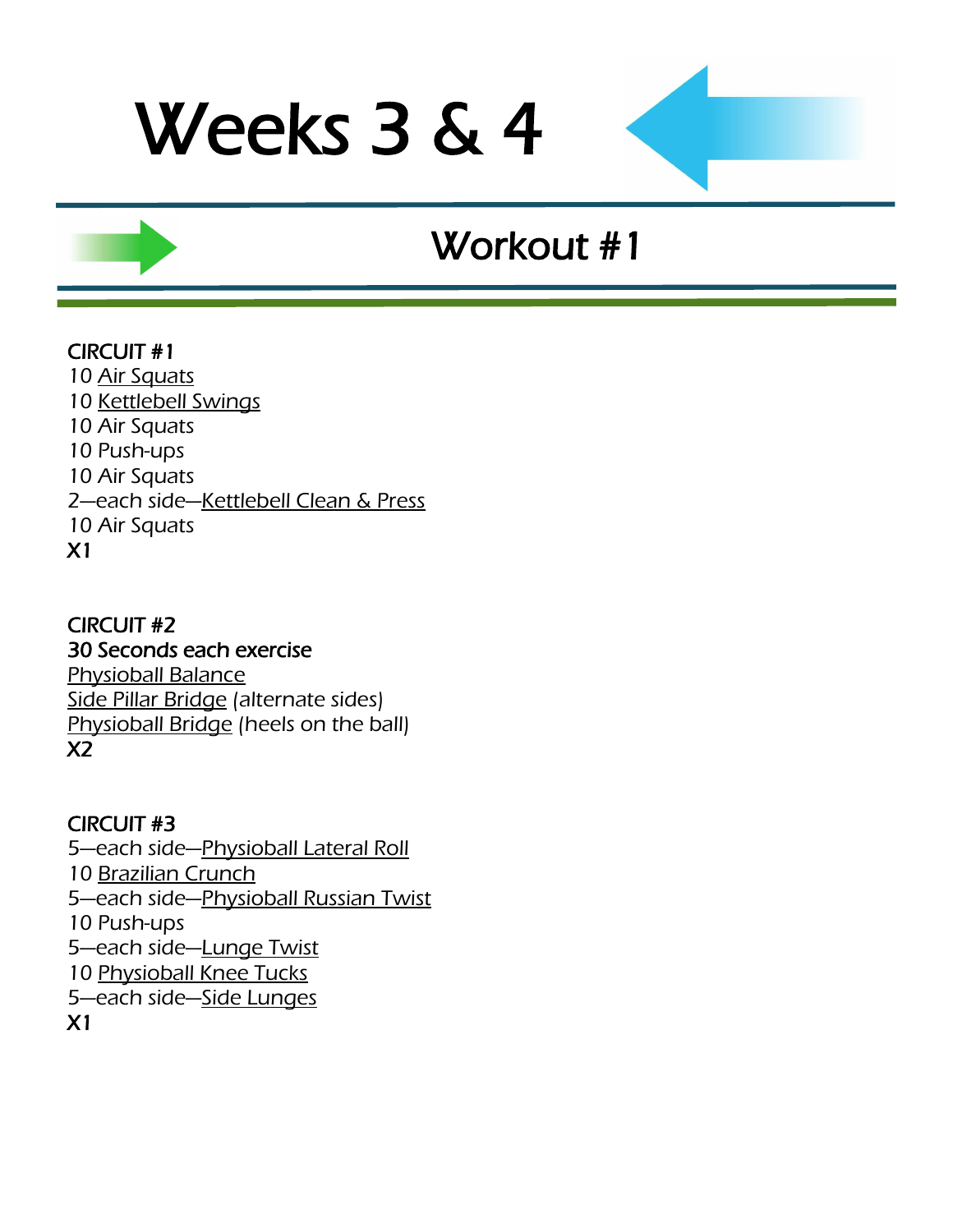## Workout #2

### CIRCUIT #1

5—each side—[Physioball Russian Twists](http://www.youtube.com/watch?v=8DdlxChLme4) 5 Push-ups 20 seconds [Physioball Bridge](http://www.youtube.com/watch?v=GTsmpxag4GM) 20 seconds [Side Plank](http://www.youtube.com/watch?v=_6vjo5yFo1U) 5—each side—[Physioball Lateral Roll](http://www.youtube.com/watch?v=ua9KYguBt8E) X2

#### CIRCUIT #2

—each side—[V-Sit Twists with a Medicine Ball](http://www.youtube.com/watch?v=7BuM70UQWl8) [Squat Jumps](http://www.youtube.com/watch?v=56vWSQaTbSo) [Box Jumps](http://www.youtube.com/watch?v=UweKybOuivA) or [Ankle Jumps](http://www.youtube.com/watch?v=Yrbq2ytO78s) [Donkey Kicks](http://www.youtube.com/watch?v=ElXtaOqr7Ak) X1

CIRCUIT #3 10 [Medicine Ball Slams](http://www.youtube.com/watch?v=12IUGflssEI) 5—each side—[V-Sit Twists with a Medicine Ball](http://www.youtube.com/watch?v=-wRVhervOq4) 5 [Sprawls](http://www.youtube.com/watch?v=y0CcmNMeJV0&feature=related) 10 [Tuck Jumps](http://www.youtube.com/watch?v=JlI_oY2Qmro&feature=related) X1

CIRCUIT #4 20 seconds each exercise [Slalom](http://www.youtube.com/watch?v=WfrB6n3la0Q) **[Scissor Kicks](http://www.youtube.com/watch?v=XyLTb8ZTh48)** [Stutter Steps](http://www.youtube.com/watch?v=Zx-mRiCVbOw) [Mountain Climbers](http://www.youtube.com/watch?v=DHjdc2QVRUQ) X3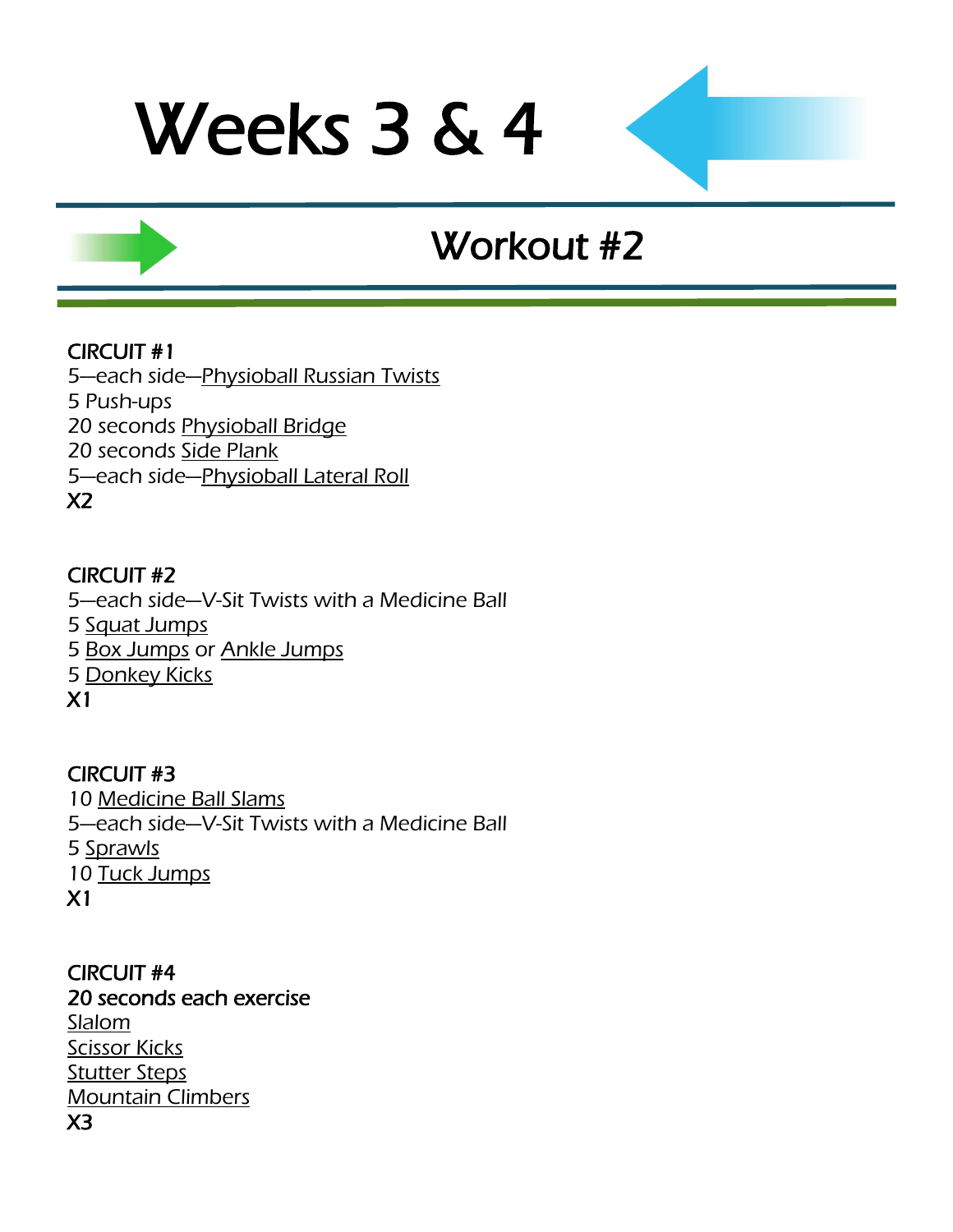### Workout #3

#### CIRCUIT #1 25 [Leg Raises](http://www.youtube.com/watch?v=gMo97vRBg5A) 5 [Burpees](http://www.youtube.com/watch?v=c_Dq_NCzj8M&feature=related) 5 Pull-ups 20 (10 each side) [V-sit Twists](http://www.youtube.com/watch?v=f7bu0Tb5hUw) 10 [Medicine Ball Thrusters](http://www.youtube.com/watch?v=9PmMKO9UCNI) 30 [Scissor Kicks](http://www.youtube.com/watch?v=XyLTb8ZTh48) 5 Chin-ups 20 (10 each side) [Lunge Twists](http://www.youtube.com/watch?v=H0HLl6DnQ90) 50 [Air Squats](http://www.youtube.com/watch?v=iOdwETDQXCw) 10 Push-ups 20 [Tuck Jumps](http://www.youtube.com/watch?v=JlI_oY2Qmro&feature=related) 5 Pull-ups 20 (10 each side ) [Medicine Ball Sliders](http://www.youtube.com/watch?v=CCH0lPn9gP0) 5 [Burpees](http://www.youtube.com/watch?v=c_Dq_NCzj8M&feature=related) 40 (20 each side) [Brazilian Crunch](http://www.youtube.com/watch?v=r6J94se3Bs4) 10 [Siamese Squats](http://www.youtube.com/watch?v=o3nHRWuxTf0) 30 [Lunge Walks](http://www.youtube.com/watch?v=fPCSGUhgxxk) 5 Chin-ups 25 [Leg Raises](http://www.youtube.com/watch?v=gMo97vRBg5A) 20 [Row Boats](http://www.youtube.com/watch?v=BoI8gn3YRcQ) 10 Push-ups 30 Air Squats x1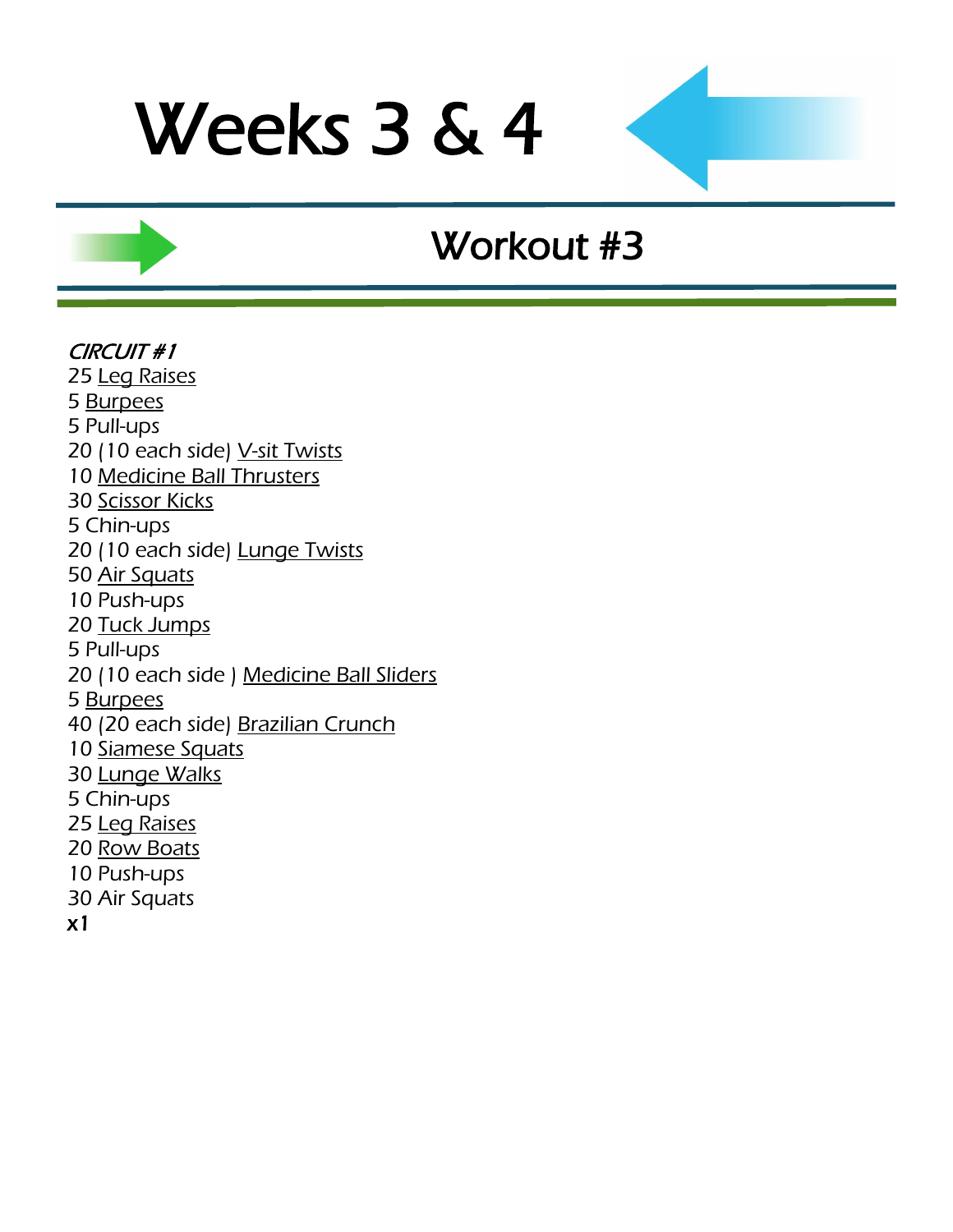## Workout #4

### CIRCUIT #1

20 [Kettlebell Swings](http://www.youtube.com/watch?v=Iqfec2HO6rc) 10—each side—[Kettlebell Pistons](http://www.youtube.com/watch?v=mSS27ETlnh8) X1

#### CIRCUIT #2 30 seconds Physioball Balance after each of the following 20 Push-ups 5—each side—[Kettlebell Bottom Up Press](http://www.youtube.com/watch?v=ypgQlBfSrpk) 20 [Leg Raises](http://www.youtube.com/watch?v=gMo97vRBg5A) 5 Kettlebell [Cossack Squats](http://www.youtube.com/watch?v=cuB056L2Fas) (hold KB up to your chest) 20 [Siamese Squats](http://www.youtube.com/watch?v=o3nHRWuxTf0) 5—each side—[Kettlebell Uppercuts](http://www.youtube.com/watch?v=ULPkdOc0jHM) 20 [Burpees](http://www.youtube.com/watch?v=c_Dq_NCzj8M&feature=related) 5—each side—[Superman Push-ups](http://www.youtube.com/watch?feature=player_embedded&v=fFm5phmWZvo) 20 [Rowboat](http://www.youtube.com/watch?v=BoI8gn3YRcQ) 5 [Muslim Prays](http://www.youtube.com/watch?v=8PhRjhCtu3U) X1

#### CIRCUIT #3

30 seconds [Physioball Bridge](http://www.youtube.com/watch?v=GTsmpxag4GM) (feet on ball)

- 10 Push-ups
- X3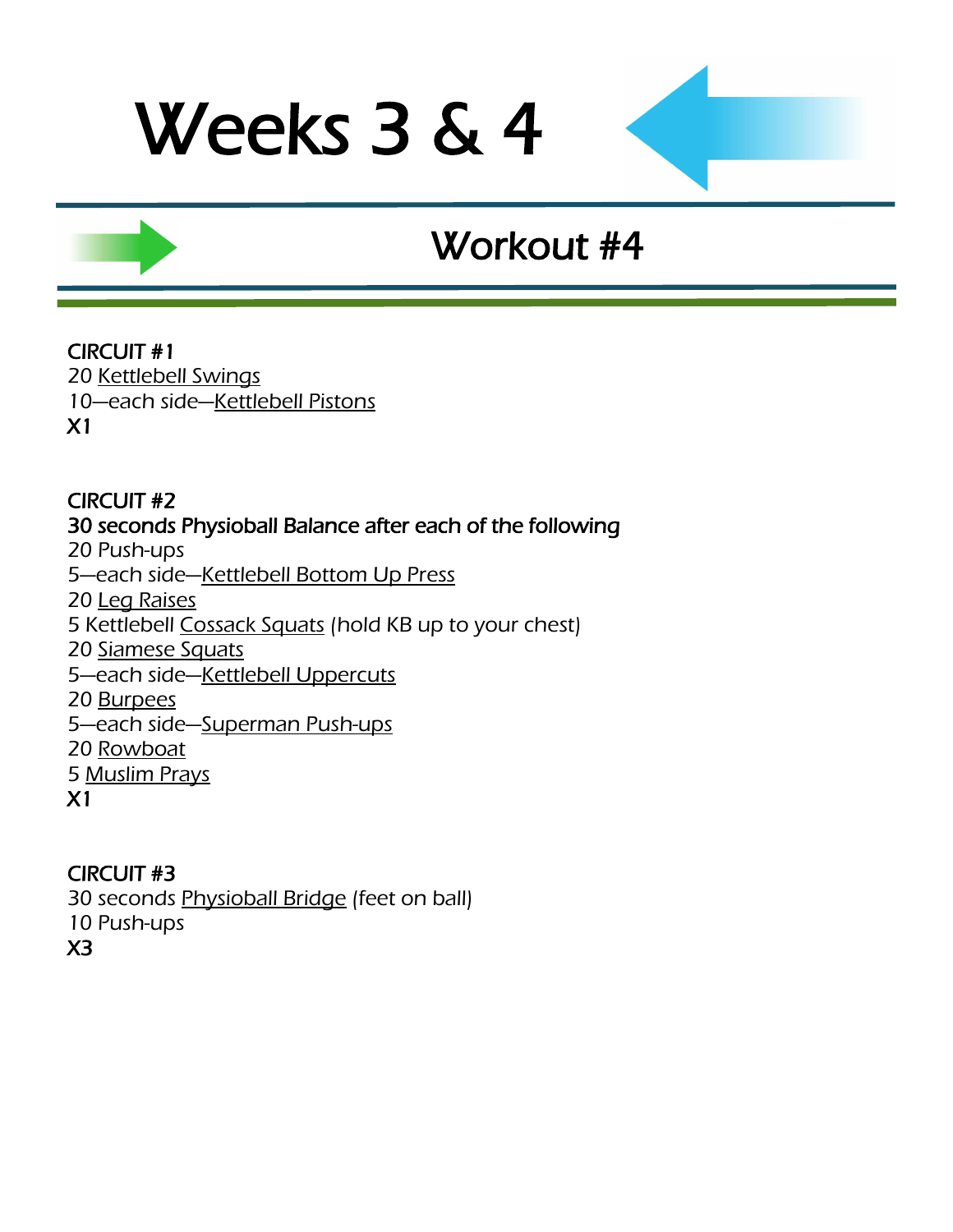## Workout #1

#### CIRCUIT #1

45 seconds each station 15 seconds transition time in between exercises Rest 2 minutes after each round Repeat 2 times for a total of 3 rounds

Kettlebell [Cossack Squats](http://www.youtube.com/watch?v=cuB056L2Fas) (hold KB up to your chest) **[Slaloms](http://www.youtube.com/watch?v=WfrB6n3la0Q)** [Medicine Ball Slams](http://www.youtube.com/watch?v=12IUGflssEI) [Physioball Balance](http://www.youtube.com/watch?v=VTumhqtrDMY) [Kettlebell Swings](http://www.youtube.com/watch?v=Iqfec2HO6rc) [Lunges Twists](http://www.youtube.com/watch?v=H0HLl6DnQ90) [Ice Skaters](http://www.youtube.com/watch?v=NdVRPwPrWOM&feature=PlayList&p=68EAD6311C5A9513&playnext_from=PL&index=41&playnext=2) **[Mountain Climbers](http://www.youtube.com/watch?v=DHjdc2QVRUQ) [Scissor Kicks](http://www.youtube.com/watch?v=XyLTb8ZTh48)** [Medicine Ball V-Sit Twists](http://www.youtube.com/watch?v=JHgeOdp-COA)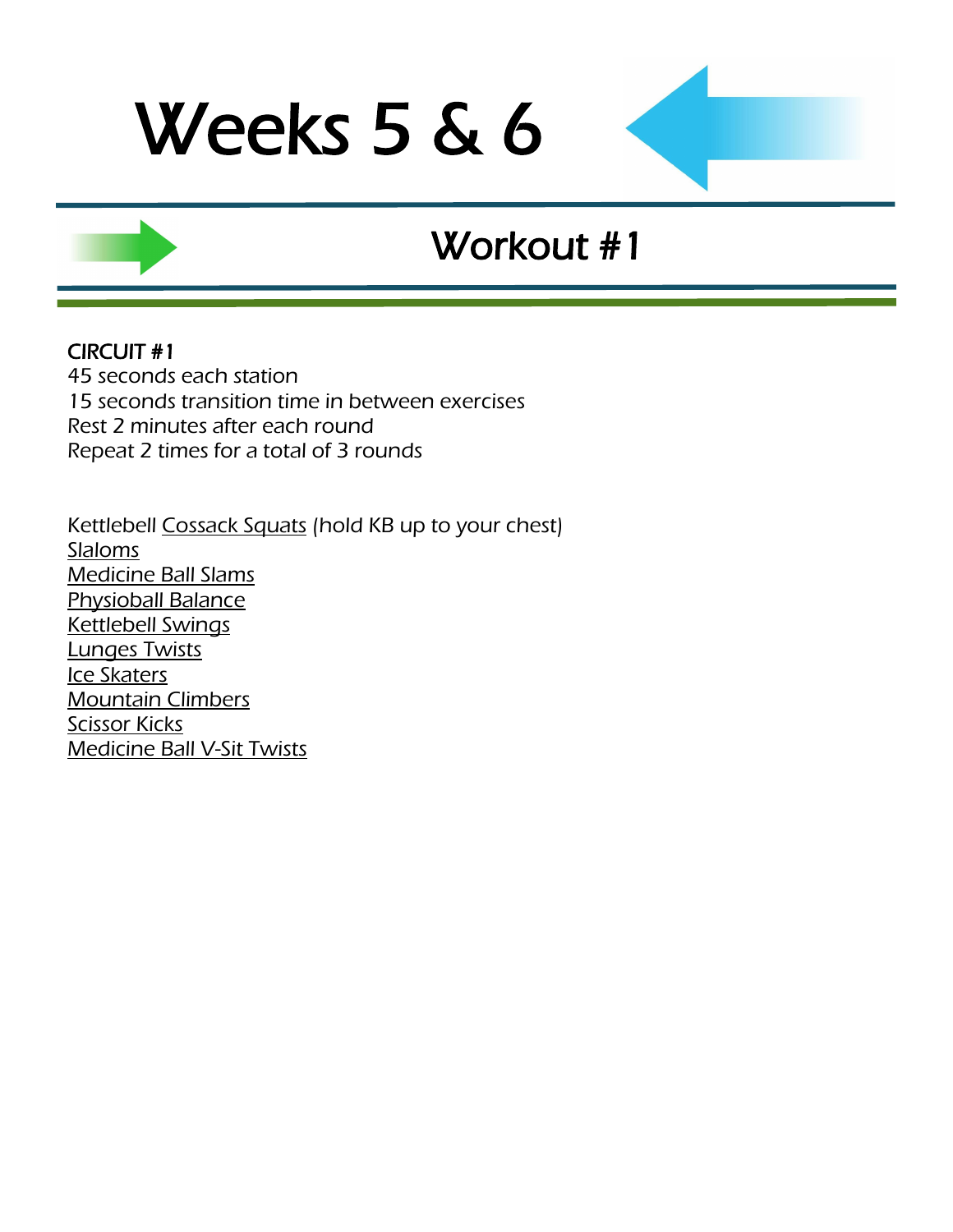### Workout #2

CIRCUIT #1 30 Repetitions each exercise

[Dive Bombers](http://www.youtube.com/watch?v=66-v0AaANHk) [Squat Jumps](http://www.youtube.com/watch?v=56vWSQaTbSo) [Medicine Ball Sliders](http://www.youtube.com/watch?v=CCH0lPn9gP0) (15 reps each side) [Kettlebell Cossack Squats](http://www.youtube.com/watch?v=cuB056L2Fas) (hold KB up to your chest) [Kettlebell Swings](http://www.youtube.com/watch?v=Iqfec2HO6rc) [Kettlebell Clean & Press](http://www.youtube.com/watch?v=H7tzcQjde3g&feature=fvwrel) (30 reps each side) Push-ups [Mountain Climbers](http://www.youtube.com/watch?v=DHjdc2QVRUQ) [Medicine Ball Lunge Twists](http://www.youtube.com/watch?v=H0HLl6DnQ90) (30 each side) [Medicine Ball Thrusters](http://www.youtube.com/watch?v=9PmMKO9UCNI)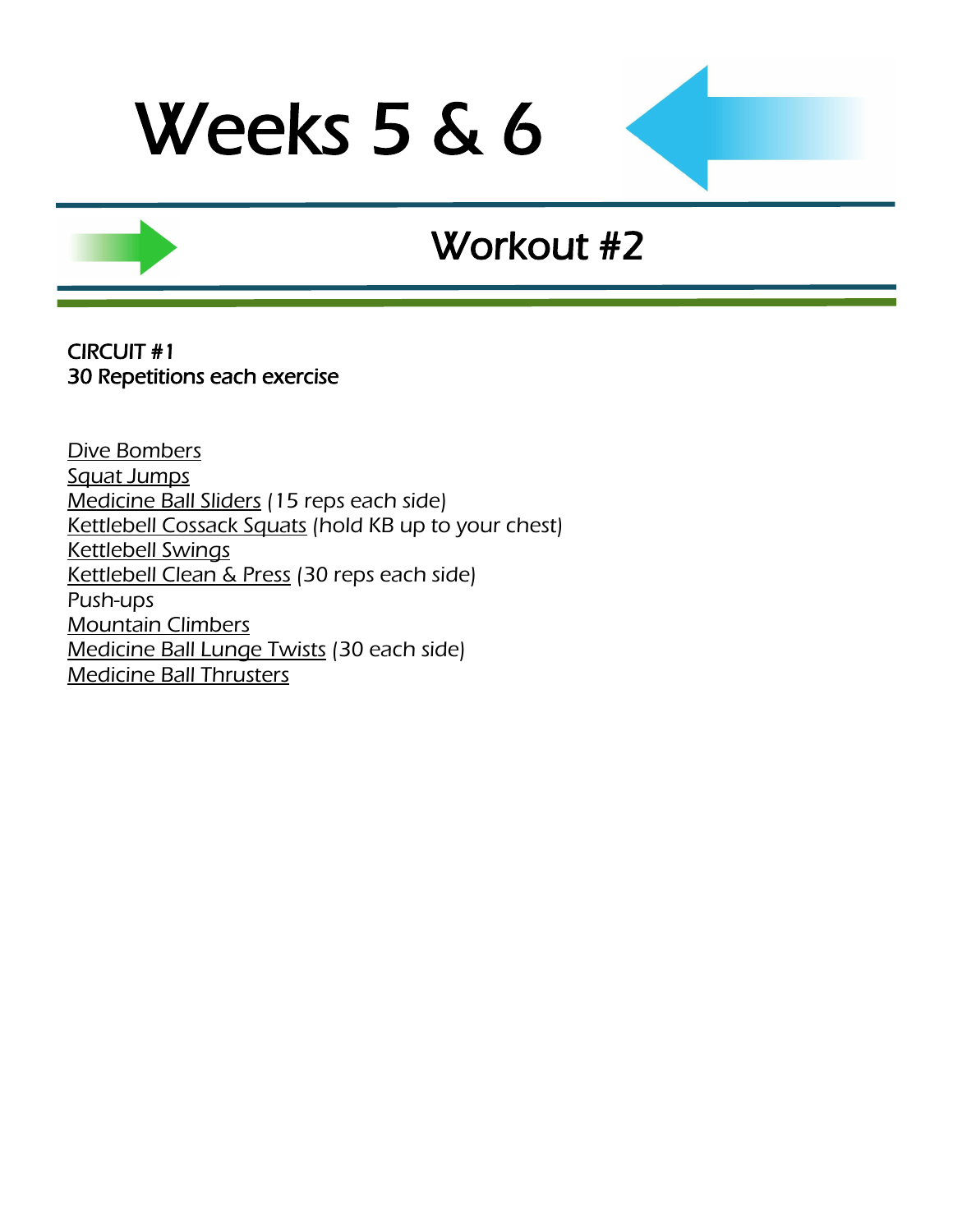## Workout #3

#### CIRCUIT#1

10 [Physioball Knee Tucks](http://www.youtube.com/watch?v=hr3yEf6d1Yc)

- 10 yards of **Alligator Walk**
- 10 each side [Physioball Knee Rotations](http://www.youtube.com/watch?v=vfqkPjGLhmc)
- 10 [Frog Jumps](http://www.youtube.com/watch?v=ot_to1gZwjI)

### CIRCUIT #2

—each side—[Kettlebell Clean & Press](http://www.youtube.com/watch?v=H7tzcQjde3g&feature=fvwrel) [Medicine Ball Sit-up Stand-up Slams](http://www.youtube.com/watch?v=tuNLQyVAclI) —each side—Kettlebell Press (no Clean, just press up from your shoulder) 10 [Burpees](http://www.youtube.com/watch?v=c_Dq_NCzj8M&feature=related) [Kettlebell swings](http://www.youtube.com/watch?v=Iqfec2HO6rc) [Air Squats](http://www.youtube.com/watch?v=zf2SWnIQbwI&feature=player_embedded)

X1

### CIRCUIT #3

20 [Hindu Push-ups](http://www.youtube.com/watch?v=9ndOPrcoUt8) 5 Pull-ups 20 [Mountain Climbers](http://www.youtube.com/watch?v=DHjdc2QVRUQ) 5 Chin-ups 20 [Squat Jumps](http://www.youtube.com/watch?v=MJ6KJintn70) 20 [Spiderman Push-ups](http://www.youtube.com/watch?v=PmoinoBow1Q) 5 Pull-ups 20—each side—[Lunge Twists](http://www.youtube.com/watch?v=H0HLl6DnQ90) 20 [Twist Push-ups](http://www.youtube.com/watch?v=b27ZGq3Wxo4) 5-each side-Twist [Knees to Elbows \(t](http://www.surfbodyfitness.com/crossfitknees2elbows)ouch knee to opposite elbow)

### CIRCUIT #4 (bonus)

Run 150 yards 1 minute [Physioball Balance](http://www.youtube.com/watch?v=VTumhqtrDMY)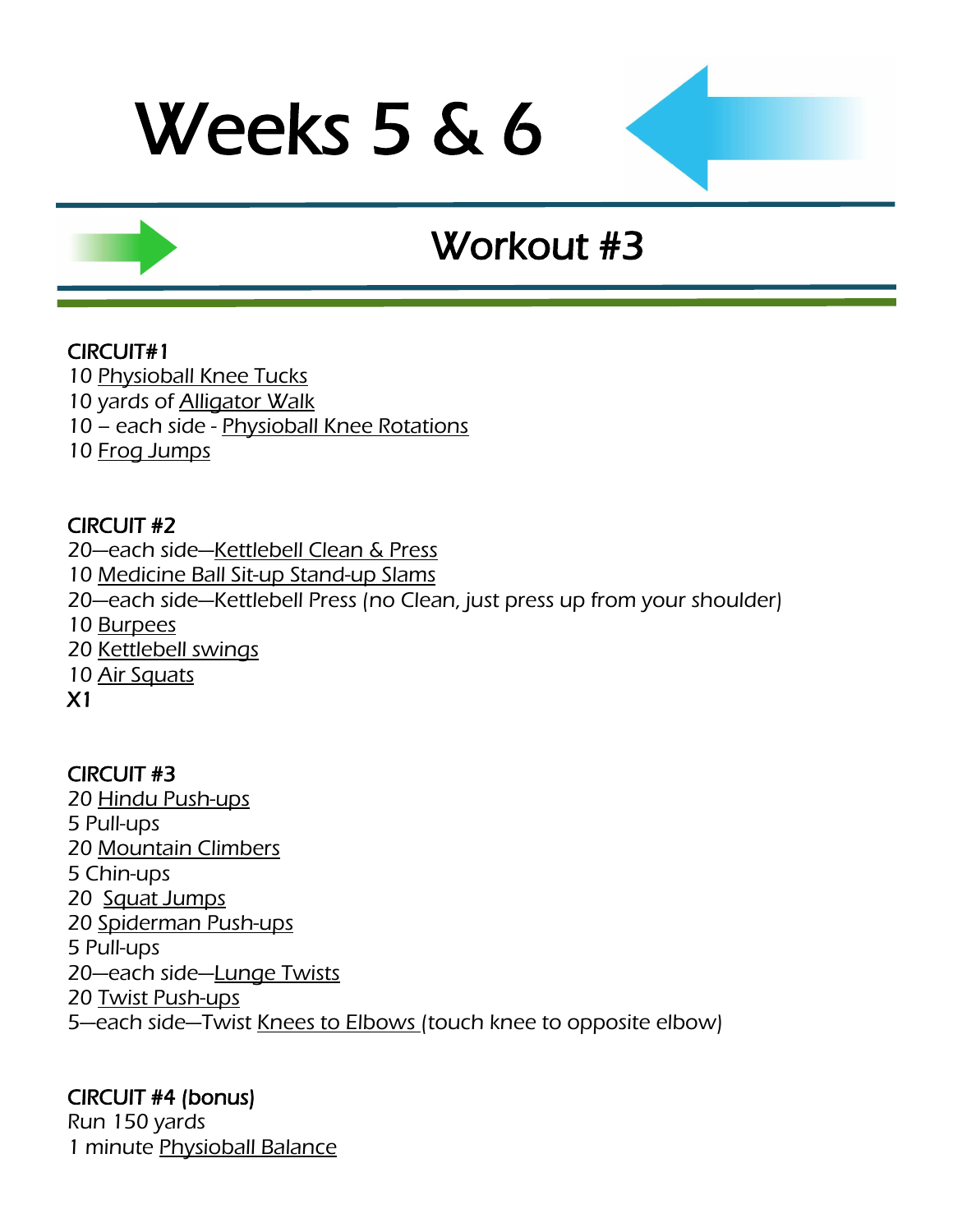## Workout #4

#### CIRCUIT #1

25 [Hindu Push-ups](http://www.youtube.com/watch?v=9ndOPrcoUt8)

- 50 [Air Squats](http://www.youtube.com/watch?v=zf2SWnIQbwI&feature=player_embedded)
- 25 Elbow Crunches (touch elbows to opposite knee each sit up)
- 25 [Ankle Jumps](http://www.youtube.com/watch?v=Yrbq2ytO78s)
- 25 [Split Squat Jumps](http://www.youtube.com/watch?v=CK7xI0wa04g)
- 25 [Hindu Push-ups](http://www.youtube.com/watch?v=9ndOPrcoUt8)
- 10 Chin-ups
- 5 Pull-ups
- 25 Elbow Crunches
- 10 Chin-ups
- 5 Pull-ups
- 25 [Squat Jumps](http://www.youtube.com/watch?v=56vWSQaTbSo)
- 25 [Close Grip Push-ups](http://www.youtube.com/watch?feature=player_embedded&v=fFm5phmWZvo)
- 25 Ankle Jumps
- 5 [Muslim Prays](http://www.youtube.com/watch?v=8PhRjhCtu3U)
- 25 [Split Squat Jumps](http://www.youtube.com/watch?v=CK7xI0wa04g)
- 25 **[Quad Squats](http://www.youtube.com/watch?v=5Q5v3WaT-yY)**
- 25 [Mountain Climbers](http://www.youtube.com/watch?v=DHjdc2QVRUQ)
- 10 Hindu Push-ups
- 5 Chin-ups

### Bonus 100

50 [Side Step Push-ups](http://www.youtube.com/watch?v=wb_JckVmoi8) 50 [Burpees](http://www.youtube.com/watch?v=c_Dq_NCzj8M&feature=related)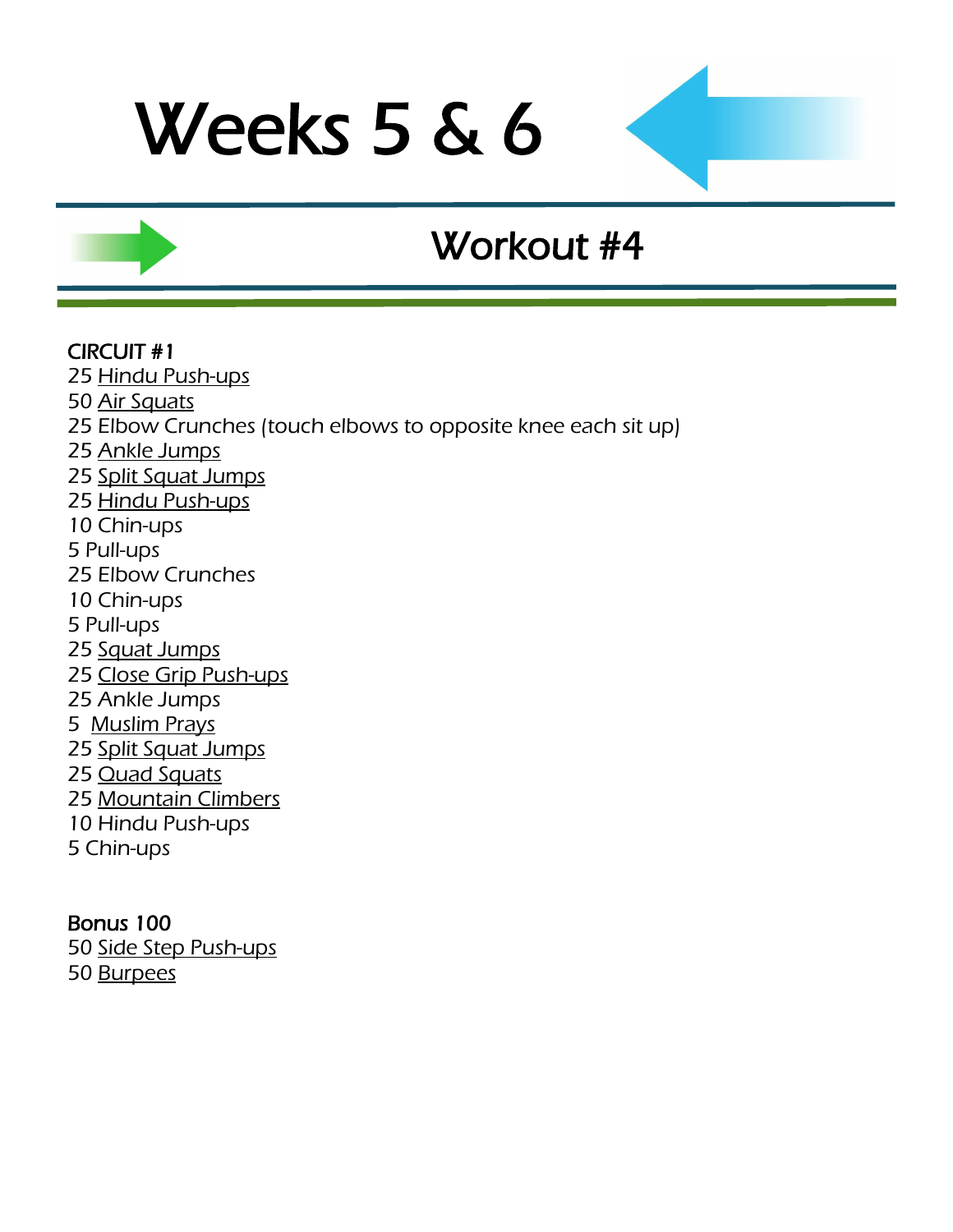### Workout #1

CIRCUIT #1 15 Reps, 9 Reps, 6 Reps [Kettlebell Swings](http://www.youtube.com/watch?v=Iqfec2HO6rc) [Medicine Ball Sit-up Stand-up Slams](http://www.youtube.com/watch?v=tuNLQyVAclI)

CIRCUIT #2 30 seconds each of the following exercises [Hindu Push-ups](http://www.youtube.com/watch?v=9ndOPrcoUt8) [Alligator Walk](http://www.youtube.com/watch?v=NngcUQVO8ME) [Knees to Elbows](http://www.surfbodyfitness.com/crossfitknees2elbows) X4

CIRCUIT #3 10 Pull-ups 10 [Kettlebell Clean & Press](http://www.youtube.com/watch?v=H7tzcQjde3g&feature=fvwrel) X2

CIRCUIT #4 20 seconds of Air Squats, followed by 10 seconds rest Repeat for a total of 8 rounds [Air Squats](http://www.youtube.com/watch?v=zf2SWnIQbwI&feature=player_embedded)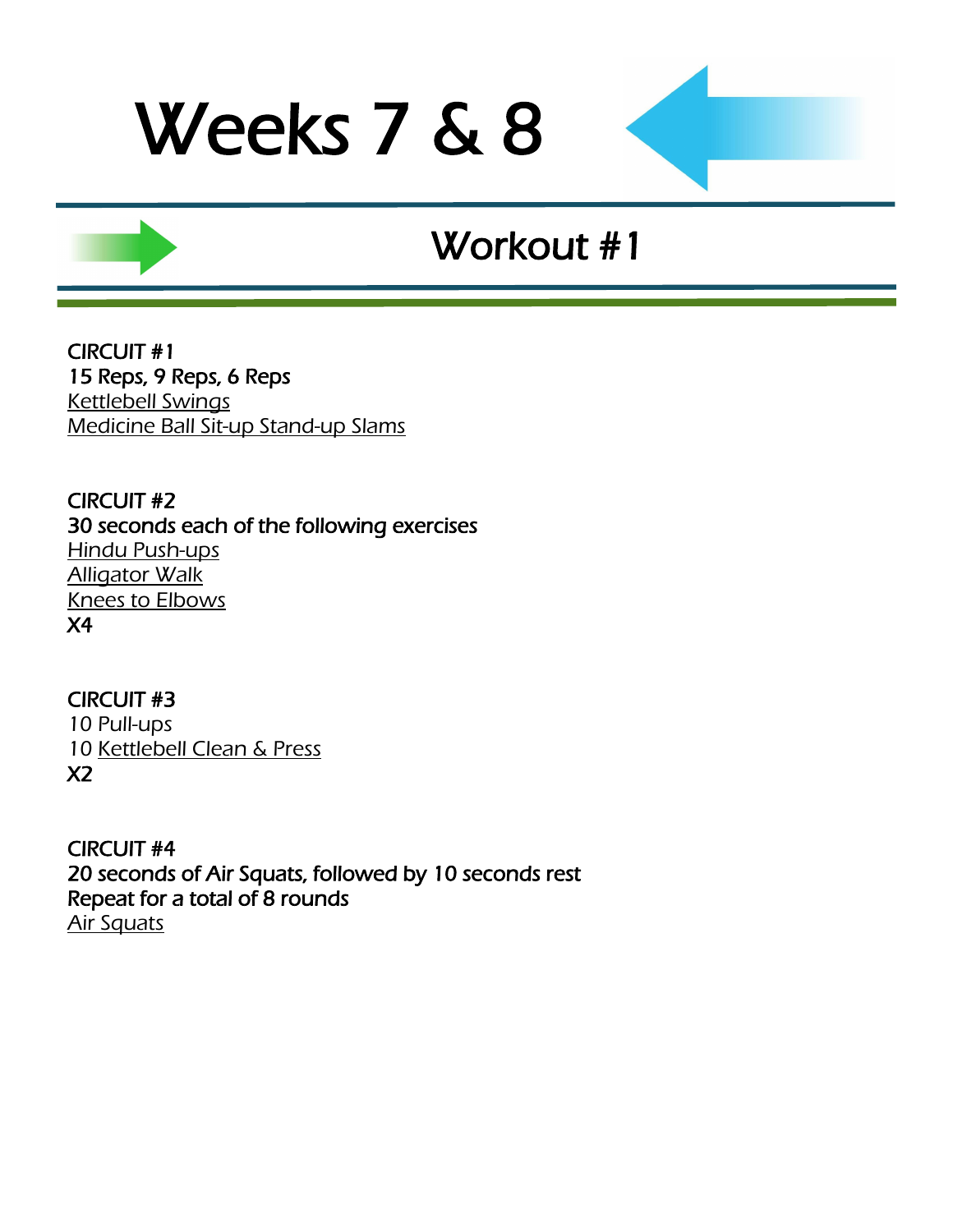### Workout #2

#### CIRCUIT #1

- 5 [Burpees](http://www.youtube.com/watch?v=c_Dq_NCzj8M&feature=related)
- 5 Pull-ups
- 5 [Tuck Burpees](http://www.youtube.com/watch?v=_Xh_oPFG02M)
- 5 [Squat Jumps](http://www.youtube.com/watch?v=56vWSQaTbSo)
- 5 [Core Burpees](http://www.youtube.com/watch?v=AzWzW1kfgws)
- 5 Chin-ups
- 5 Burpees
- 5 Push-ups
- 5 [Core Burpees](http://www.youtube.com/watch?v=AzWzW1kfgws)
- $\overline{X4}$  (rest as much as you need between rounds)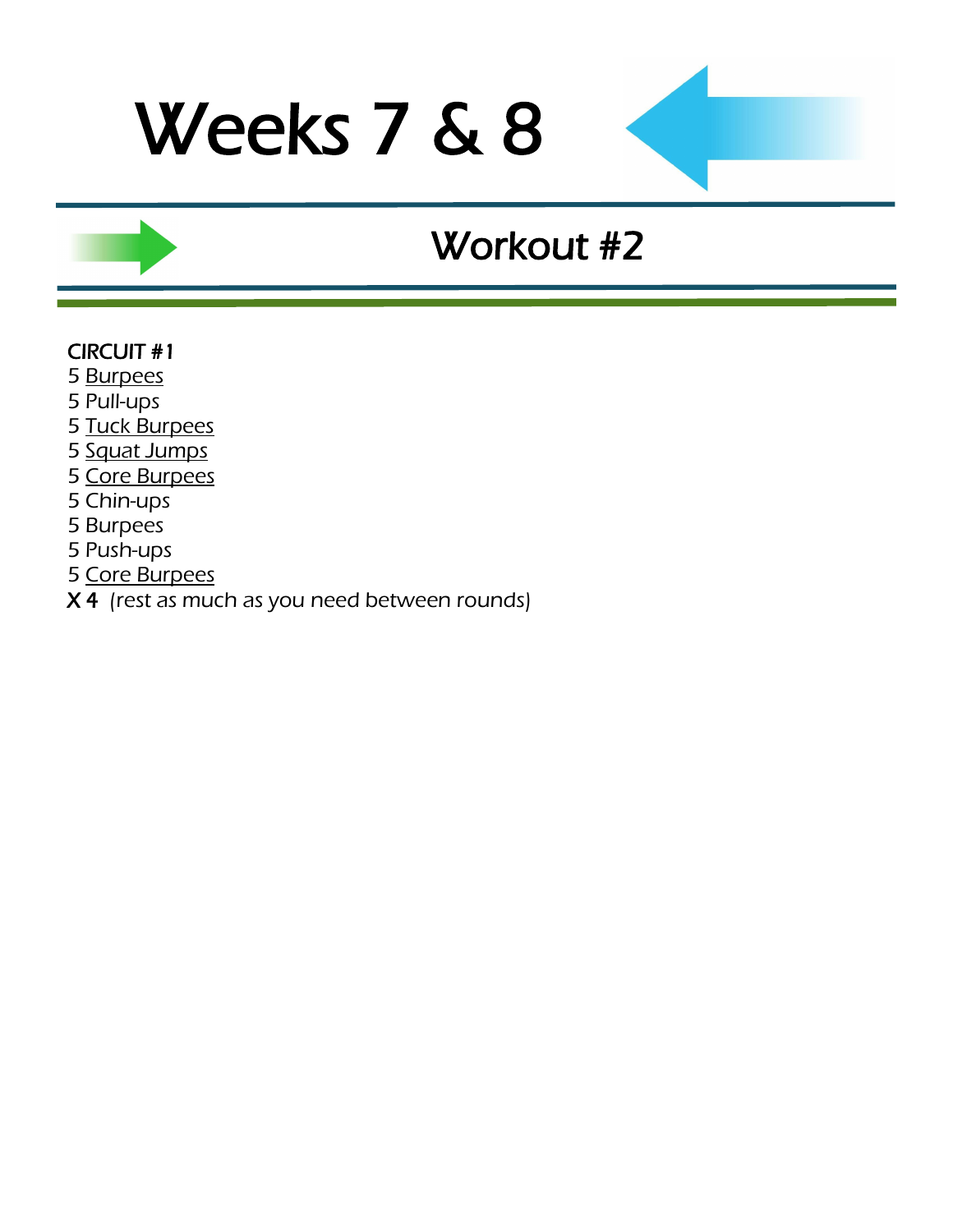### Workout #3

#### CIRCUIT #1

- 10 Push-ups
- 10-each side-[V-sit Twists](http://www.youtube.com/watch?v=f7bu0Tb5hUw)
- 10 [Scorpion Push-ups](http://www.youtube.com/watch?v=C7s158CTJgs)
- 10-each side-[Lunge Twists](http://www.youtube.com/watch?v=H0HLl6DnQ90)
- 10 [Close Grip Push-ups](http://www.youtube.com/watch?v=CWkkn0uo-P4)
- 10 [Scissor Kicks](http://www.youtube.com/watch?v=XyLTb8ZTh48)
- 10 [Leg Raises](http://www.youtube.com/watch?v=gMo97vRBg5A)
- 10 Push-ups
- 10 [Medicine Ball Thrusters](http://www.youtube.com/watch?v=9PmMKO9UCNI)
- 10 [Air Squats](http://www.youtube.com/watch?v=iOdwETDQXCw)
- 10 [Spiderman Push-ups](http://www.youtube.com/watch?v=PmoinoBow1Q)
- 10 [Knees to Elbows](http://www.surfbodyfitness.com/crossfitknees2elbows)
- 10 [Tuck Jumps](http://www.youtube.com/watch?v=JlI_oY2Qmro&feature=related)
- 10 [Scorpion Push-ups](http://www.youtube.com/watch?v=C7s158CTJgs)
- 10 [Squat Jumps](http://www.youtube.com/watch?v=56vWSQaTbSo)
- 10 [Siamese Squats](http://www.youtube.com/watch?v=o3nHRWuxTf0)
- 10 [Close Grip Push-ups](http://www.youtube.com/watch?feature=player_embedded&v=fFm5phmWZvo)
- 10—each side—[Brazilian Crunch](http://www.youtube.com/watch?v=r6J94se3Bs4)
- 10 [Scissor Kicks](http://www.youtube.com/watch?v=XyLTb8ZTh48)
- 10 Push-ups
- 10-each side-[Cossack Squat](http://www.youtube.com/watch?v=cuB056L2Fas)
- 10 [Air Squats](http://www.youtube.com/watch?v=zf2SWnIQbwI&feature=player_embedded)
- 10 Spiderman Push-ups
- 10—each side—V-Sit Twists
- 10 [Lunge Walks](http://www.youtube.com/watch?v=fPCSGUhgxxk)
- 10 Push-ups
- X1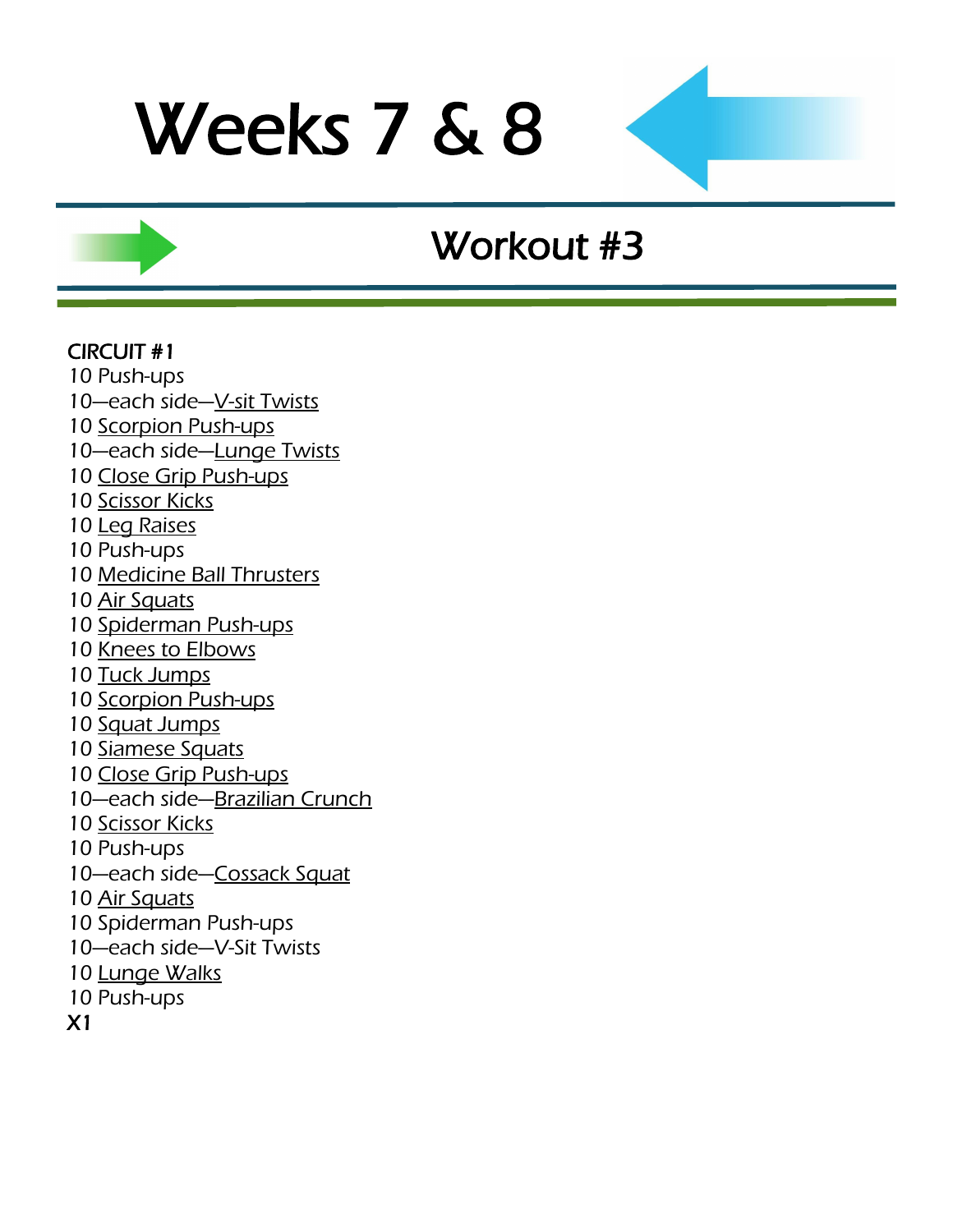### Workout #4

### CIRCUIT #1

4 [Inchworms](http://www.youtube.com/watch?v=X68AJbL8oMM) 10-each side-[Lower Russian Twist](http://www.youtube.com/watch?v=O17SknFEbho) X1

### CIRCUIT #2 "Kettlebell Power of 10**″** Do 10 [Kettlebell Swings](http://www.youtube.com/watch?v=Iqfec2HO6rc) after each of the following:

- 10—each side—[Brazilian Crunch](http://www.youtube.com/watch?v=r6J94se3Bs4)
- 50 [Leg Raises](http://www.youtube.com/watch?v=gMo97vRBg5A)
- 10 [Sit-up Stand-up Tuck Jumps](http://www.youtube.com/watch?v=Lty7S7MmYdQ)
- 10 [Burpees](http://www.youtube.com/watch?v=c_Dq_NCzj8M&feature=related)
- 50 [Scissor Kicks](http://www.youtube.com/watch?v=XyLTb8ZTh48)
- 10—each side—[Twist Push-ups](http://www.youtube.com/watch?v=b27ZGq3Wxo4)
- X1

#### CIRCUIT #3 "Physioball Power of 30**″** Do 30 seconds [balance on a Physioball a](http://www.youtube.com/watch?v=VTumhqtrDMY)fter each of the following: 30 [Air Squats](http://www.youtube.com/watch?v=zf2SWnIQbwI&feature=player_embedded) 30—each side—[Slaloms](http://www.youtube.com/watch?v=WfrB6n3la0Q)

- 
- 30 [Siamese Squats](http://www.youtube.com/watch?v=o3nHRWuxTf0)
- 30 [Tuck Jumps](http://www.youtube.com/watch?v=JlI_oY2Qmro&feature=related)
- 30 [Quad Squats](http://www.youtube.com/watch?v=5Q5v3WaT-yY)
- 30 [Pike Push-ups](http://www.youtube.com/watch?v=EA8g7q9jauM)
- X1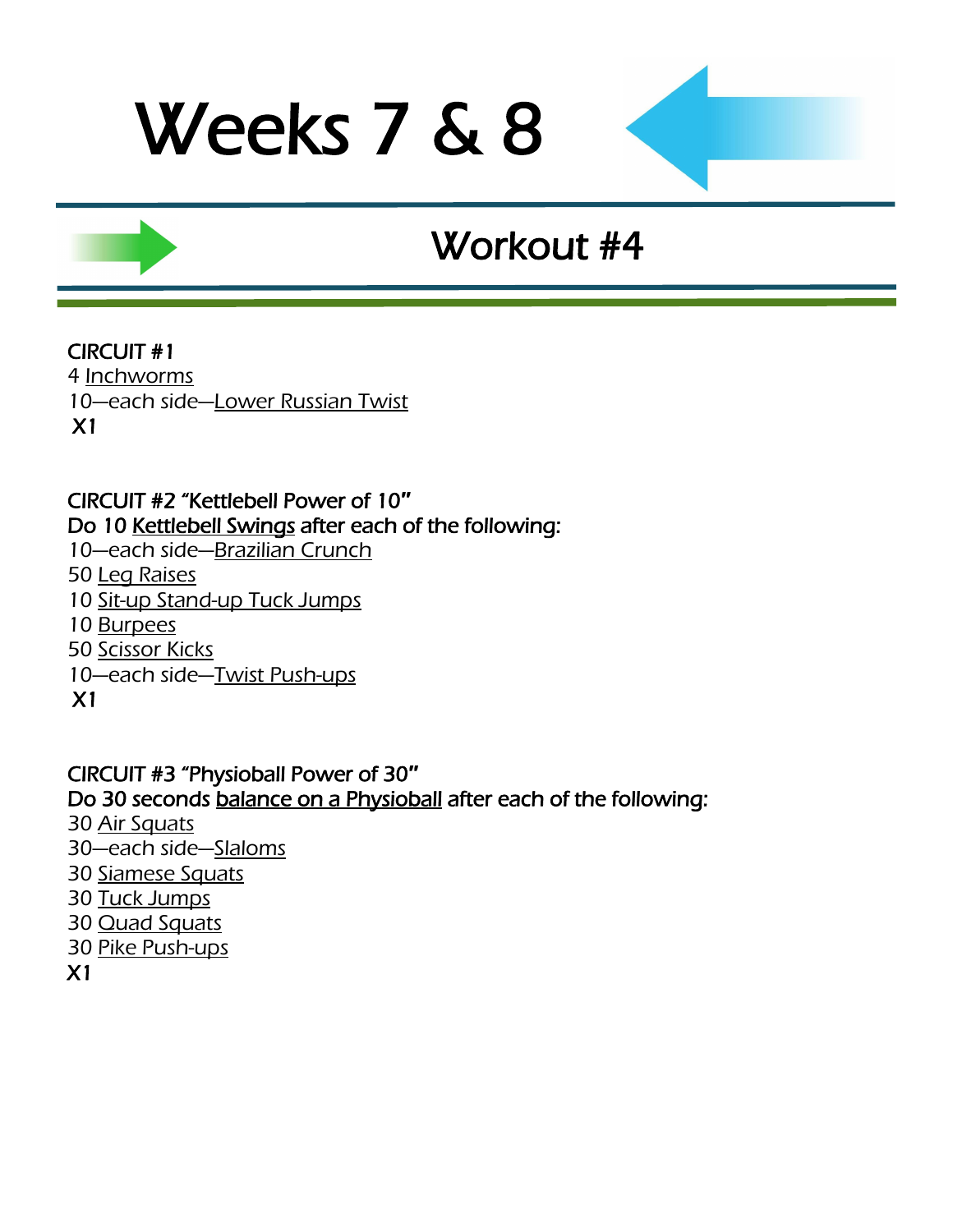## Workout #1

CIRCUIT #1 20 [Medicine Ball Sliders](http://www.youtube.com/watch?v=CCH0lPn9gP0) 20 [Medicine Ball Sit-up Stand-up Slams](http://www.youtube.com/watch?v=tuNLQyVAclI) X2

#### CIRCUIT #2

15 [Kettlebell Swings](http://www.youtube.com/watch?v=Iqfec2HO6rc) 15 [Medicine Ball Thrusters](http://www.youtube.com/watch?v=9PmMKO9UCNI) 15 Kettlebell Swings 15 [Burpees](http://www.youtube.com/watch?v=c_Dq_NCzj8M&feature=related) 15 Kettlebell Swings 15—each side—[Kettlebell Clean & Press](http://www.youtube.com/watch?v=H7tzcQjde3g&feature=fvwrel) X2

CIRCUIT #3 30 reps, 20 reps, 10 reps [Medicine Ball Lunge Twists](http://www.youtube.com/watch?v=H0HLl6DnQ90) Medicine Ball Push-ups (both hands on the MB) **[Burpees](http://www.youtube.com/watch?v=c_Dq_NCzj8M&feature=related)**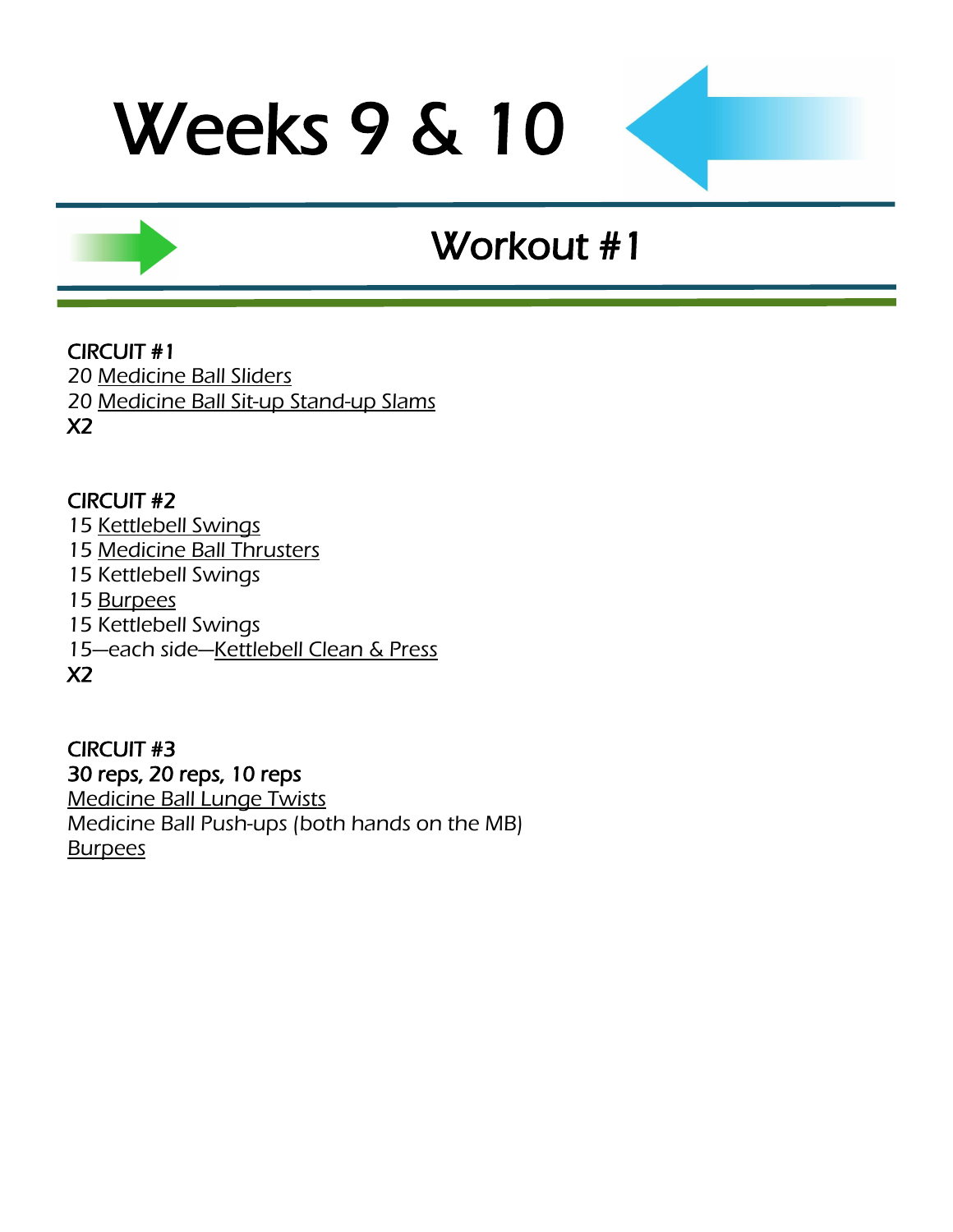## Workout #2

### CIRCUIT #1

- 30 [Air Squats](http://www.youtube.com/watch?v=zf2SWnIQbwI&feature=player_embedded)
- 10 Physioball Push-ups (hands on the ball)
- 30 [Quad Squats](http://www.youtube.com/watch?v=5Q5v3WaT-yY)
- 10 [Physioball Push-ups](http://www.youtube.com/watch?v=GzqDAFNhFO0) (feet on ball, hands on ground)
- 30 [Burpees](http://www.youtube.com/watch?v=c_Dq_NCzj8M&feature=related)
- 10 Physioball Push-ups (hands on the ball)
- 30 [Siamese Squats](http://www.youtube.com/watch?v=o3nHRWuxTf0)
- 10 Physioball Push-ups (feet on ball, hands on ground)
- X1

### CIRCUIT #2 All done on the Physioball, 10 reps each leg/side [Lateral Roll](http://www.youtube.com/watch?v=ua9KYguBt8E) [1 Leg Knee Tuck](http://www.youtube.com/watch?v=hr3yEf6d1Yc) [Leg Rotation](http://www.youtube.com/watch?v=sLJuVSUmGgQ) [Russian Twist](http://www.youtube.com/watch?v=8DdlxChLme4) [Knee Tuck Rotation](http://www.youtube.com/watch?v=vfqkPjGLhmc) X4

CIRCUIT #3 30 seconds each exercise [Side Bridge](http://www.youtube.com/watch?v=_6vjo5yFo1U) (left side) [Physioball Bridge](http://www.youtube.com/watch?v=GTsmpxag4GM) (heels on ball) Side Bridge (right side) Physioball Balance X3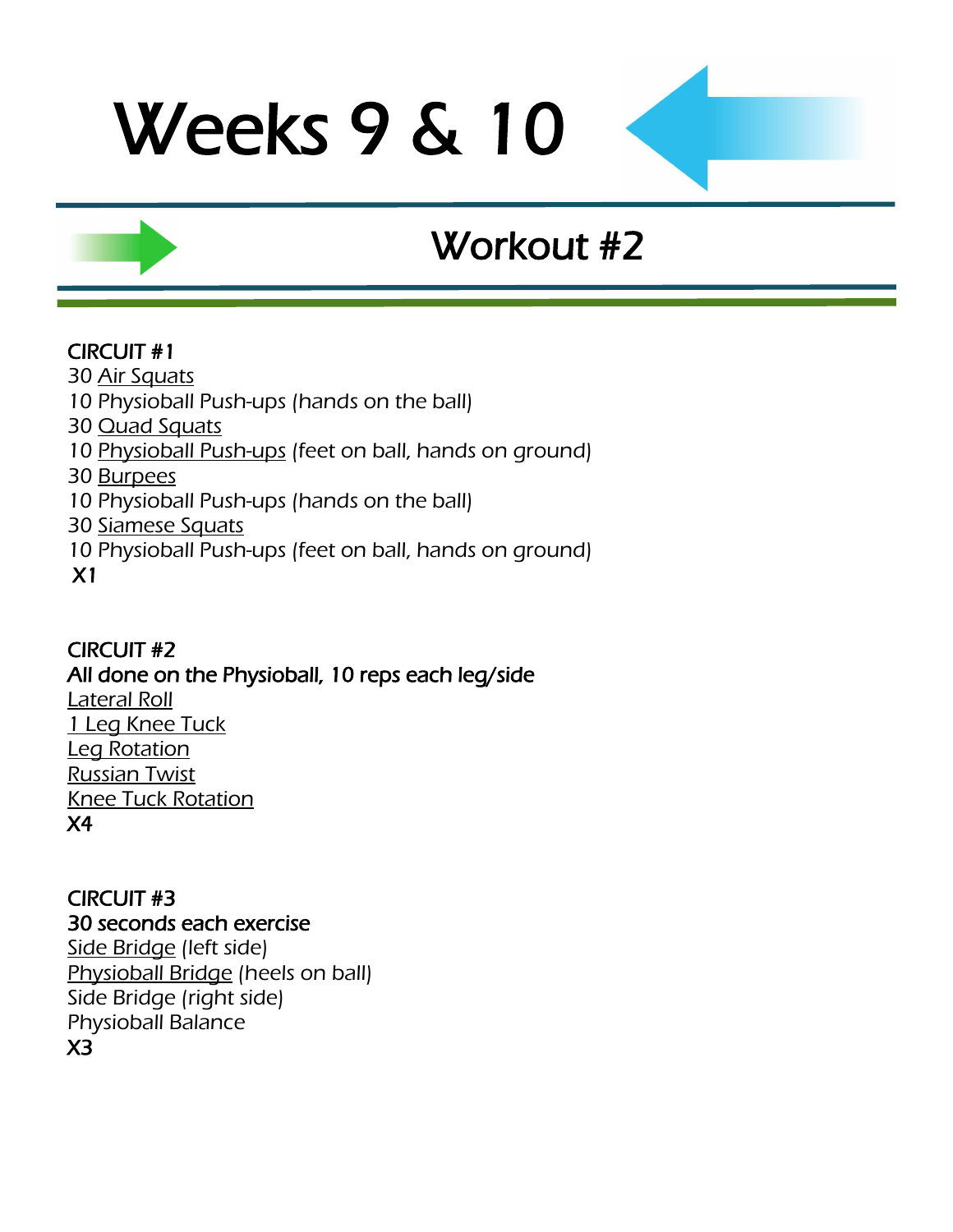## Workout #3

CIRCUIT #1 30 seconds each exercise [Physioball Balance](http://www.youtube.com/watch?v=VTumhqtrDMY) [Physioball Mountain Climbers](http://www.youtube.com/watch?v=t8D3CMqTuik) [Side Plank](http://www.youtube.com/watch?v=_6vjo5yFo1U) [Nose to Ground](http://www.youtube.com/watch?v=Qjt1m6LHVxw) X2

### CIRCUIT #2

20 Push-ups 10-each side-[Physioball Leg Rotation](http://www.youtube.com/watch?v=sLJuVSUmGgQ) 20—each side—Medicine Ball [1 Leg Dips](http://www.youtube.com/watch?v=cmtiXQkqFiA) (hands on ball behind you) 30 [Box Jumps](http://www.youtube.com/watch?v=UweKybOuivA) 10 [Inchworm](http://www.youtube.com/watch?v=3ncHhj4FjFE) X1

CIRCUIT #3 [Medicine Ball Slams](http://www.youtube.com/watch?v=12IUGflssEI) —each side—[Physioball Knee Tuck](http://www.youtube.com/watch?v=hr3yEf6d1Yc) —each side—[Medicine Ball](http://www.youtube.com/watch?v=H0HLl6DnQ90) Lunge Twists [Frog Jumps](http://www.youtube.com/watch?v=ot_to1gZwjI) [Plyometric Push-ups](http://www.youtube.com/watch?v=ti0ugruVaGI) X1

### CIRCUIT #4

10 Medicine Ball Slams 10 seconds [Stutter Steps](http://www.youtube.com/watch?v=Zx-mRiCVbOw) 10 [Slaloms](http://www.youtube.com/watch?v=WfrB6n3la0Q) 10 [Ankle Jumps](http://www.youtube.com/watch?v=Yrbq2ytO78s) 10 [Tuck Jumps](http://www.youtube.com/watch?v=JlI_oY2Qmro&feature=related) Run 100 feet and back X4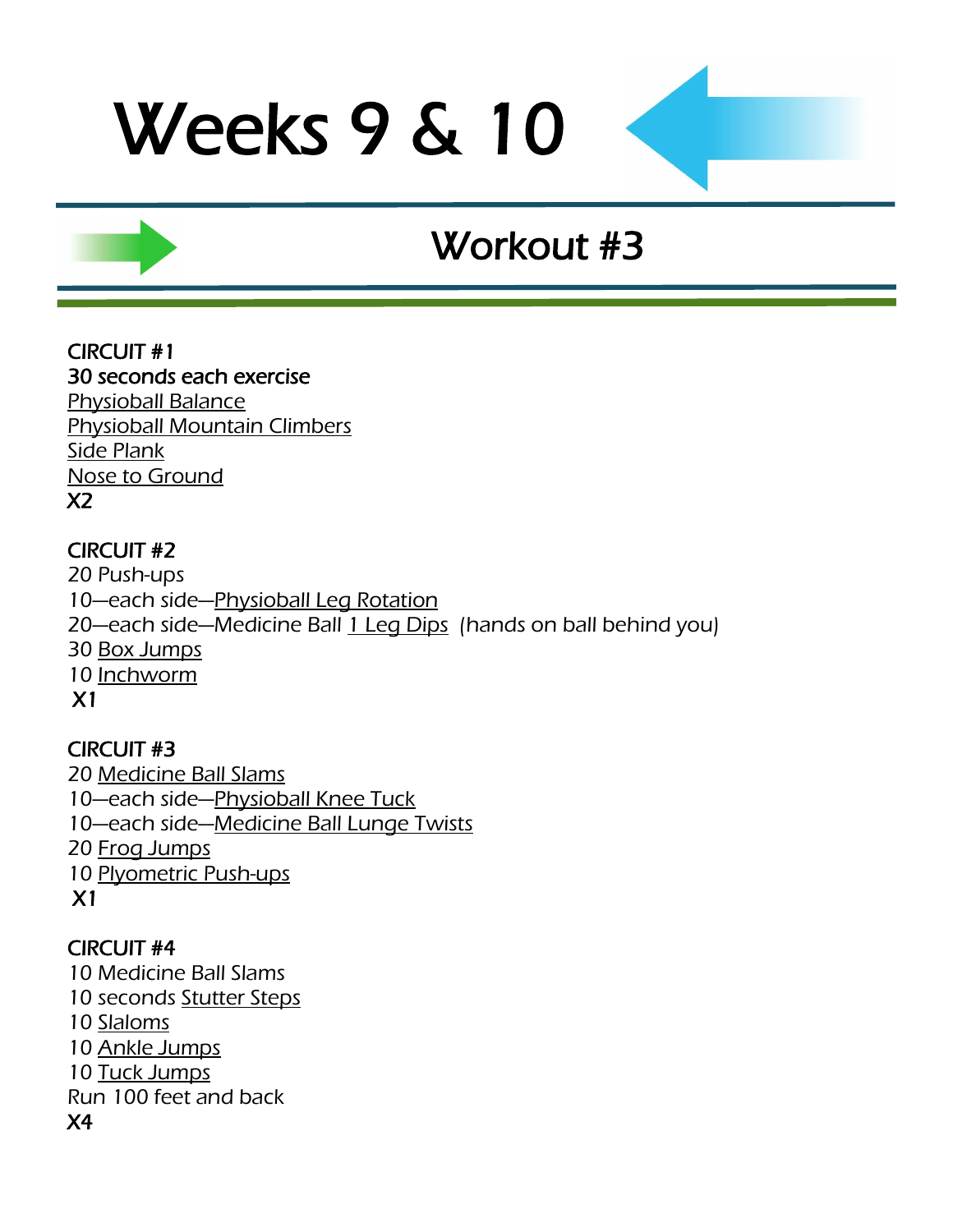## Workout #4

CIRCUIT #1 30 seconds each walk **[Bear Walk](http://www.youtube.com/watch?v=-OKN0zDXC7k) or [Wild Bear Walk](http://www.youtube.com/watch?v=Y6fvxyhPpH8)** 10 Pull-ups [Frog Jumps](http://www.youtube.com/watch?v=ot_to1gZwjI) 10 [Medicine Ball Sit-up Stand-up Slams](http://www.youtube.com/watch?v=tuNLQyVAclI) [Crab Walk](http://www.youtube.com/watch?v=U7n_qKGtPZ4) 10 [Psycho Push-ups](http://www.youtube.com/watch?v=FB9EpuP2pSE) [Inchworm](http://www.youtube.com/watch?v=X68AJbL8oMM) 10 [Unveven Push-ups](http://www.youtube.com/watch?v=RZOK0QS1NMg) [Sabertooth Walk](http://www.youtube.com/watch?v=LaytCn25U_A&feature=fvw) 10 [Kettlebell Swings](http://www.youtube.com/watch?v=Iqfec2HO6rc) [Frog Jumps](http://www.youtube.com/watch?v=ot_to1gZwjI) 10 [Knees to Elbows](http://www.surfbodyfitness.com/crossfitknees2elbows) [Alligator Walk](http://www.youtube.com/watch?v=NngcUQVO8ME) 10 [Medicine Ball Thrusters](http://www.youtube.com/watch?v=9PmMKO9UCNI) [Spiderman Crawl](Spiderman%20Crawl) (close enough to an animal) 10 [Physioball Push-ups](http://www.youtube.com/watch?v=GzqDAFNhFO0) (feet on ball) [Duck Walk](http://www.youtube.com/watch?v=e5lPjg0GhFM&feature=related) 10 [Physioball Knee Rotation](http://www.youtube.com/watch?v=vfqkPjGLhmc) Bear Walk or Wild Bear Walk 10 Push-ups X2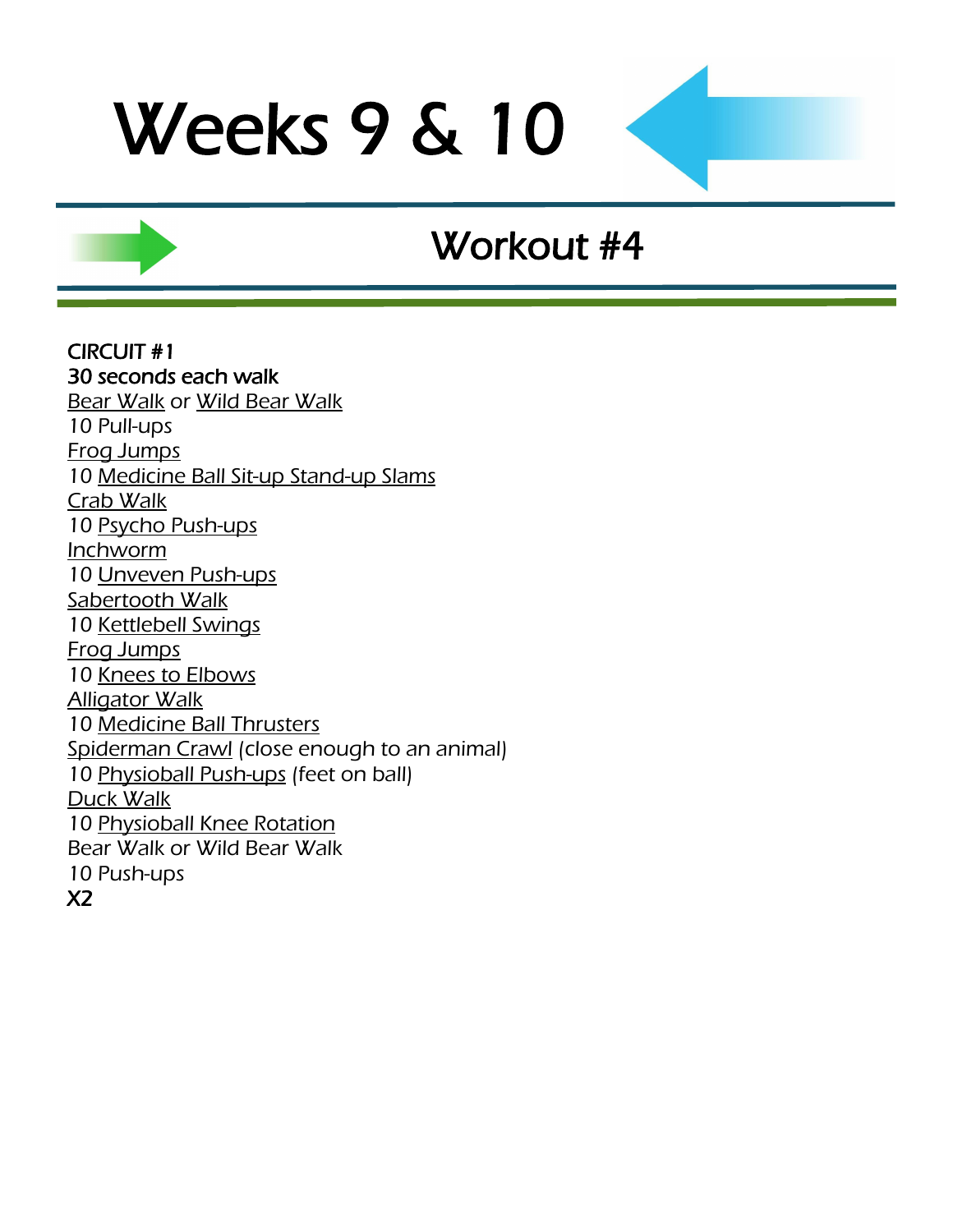## Workout #1

#### CIRCUIT #1

[Air Squats](http://www.youtube.com/watch?v=zf2SWnIQbwI&feature=player_embedded) – 30 [Burpees](http://www.youtube.com/watch?v=c_Dq_NCzj8M&feature=related) – 20 [Close Grip Push-ups](http://www.youtube.com/watch?feature=player_embedded&v=fFm5phmWZvo) – 20 [Dive Bombers](http://www.youtube.com/watch?v=66-v0AaANHk) – 10 [Explosive Push-ups on the Physioball](http://www.youtube.com/watch?v=Qix3XhAJq2o) — 10 [Frog Jumps](http://www.youtube.com/watch?v=ot_to1gZwjI) – 10 [Grasshopper Push-up](http://www.youtube.com/watch?v=cURjlCMV3vE) – 10 each side [Hindu Push-ups](http://www.youtube.com/watch?v=9ndOPrcoUt8) – 10 [Inchworm](http://www.youtube.com/watch?v=X68AJbL8oMM) – 10 [Jump Pull-ups](http://www.youtube.com/watch?v=LawkMoR7t0Q) – 20 [Kettlebell Swings](http://www.youtube.com/watch?v=Iqfec2HO6rc) – 30 Lunge Twists [with Medicine Ball](http://www.youtube.com/watch?v=H0HLl6DnQ90) – 10 each side [Muslim Prays](http://www.youtube.com/watch?v=8PhRjhCtu3U) – 10 Nine Pull-ups [One Arm Push-up](http://www.youtube.com/watch?v=hCiMScUXTp0) – 3 each side [Pistons with Kettlebell](http://www.youtube.com/watch?v=mSS27ETlnh8) – 10 [Quad Squats](http://www.youtube.com/watch?v=5Q5v3WaT-yY) – 25 [Russian Twist on Physioball](http://www.youtube.com/watch?v=8DdlxChLme4) – 10 each side [Squats with Kettlebell](http://www.youtube.com/watch?v=mvVPrpusmrk) – 10 [Twist Push-up](http://www.youtube.com/watch?v=b27ZGq3Wxo4) – 10 each side [Uneven Push-ups](http://www.youtube.com/watch?v=RZOK0QS1NMg) – 10 each side V-Sit Twists [with Medicine Ball](http://www.youtube.com/watch?v=JHgeOdp-COA) – 20 each side [Wide Grip Push-ups](http://www.youtube.com/watch?feature=player_embedded&v=fFm5phmWZvo) — 30 X number of Pull-ups (as many as you can do without dropping) Your choice of Burpee – 10 Zero Burpees (enjoy the freebie) x1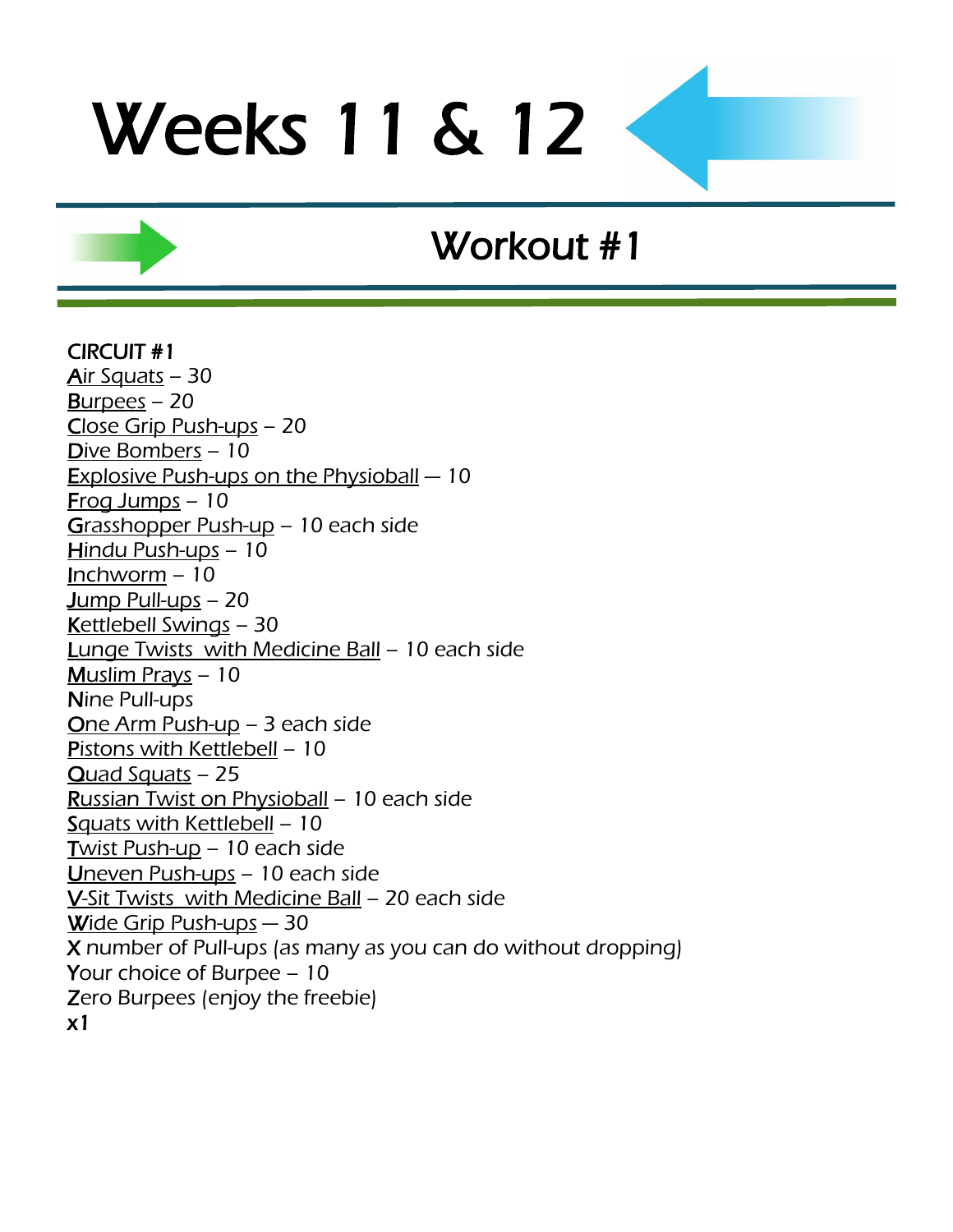## Workout #2

CIRCUIT #1 [Medicine Ball Thrusters](http://www.youtube.com/watch?v=9PmMKO9UCNI) [Medicine Ball Sliders](http://www.youtube.com/watch?v=CCH0lPn9gP0) [Close Hand Push-ups](http://www.youtube.com/watch?v=CWkkn0uo-P4) 21 reps, 15 reps, 9 reps

#### CIRCUIT #2

[Explosive Physioball Push-ups](http://www.youtube.com/watch?v=Qix3XhAJq2o) —each side—[Kettlebell Clean & Press](http://www.youtube.com/watch?v=H7tzcQjde3g&feature=fvwrel) [Medicine Ball Plyometric Push-ups](http://www.youtube.com/watch?v=_FUU8bUxQtk) —each side—[Pistols](http://www.youtube.com/watch?v=FqmYSjE6C2Y) (1 Leg Squat) —each side—[Medicine Ball Sliders](http://www.youtube.com/watch?v=CCH0lPn9gP0) 5 [Sprawls](http://www.youtube.com/watch?v=y0CcmNMeJV0&feature=related) 10—each side—[Side Bridge Knee Tucks](http://www.youtube.com/watch?v=ys612bluWSc) X4

#### CIRCUIT #3

20 sec [Plank 1 Arm Touches \(](http://www.youtube.com/watch?v=yJ54MWYfMsI)alternate arms) 10 Push-ups 20 sec [Physioball](http://www.youtube.com/watch?v=GTsmpxag4GM) Bridge 10 Push-ups X2

CIRCUIT #4 (The "Log Roll" circuit) Roll from 1 exercise into the next 10 [Scissor Kicks](http://www.youtube.com/watch?v=XyLTb8ZTh48) 10 Push-ups 10 [Leg Raises](http://www.youtube.com/watch?v=gMo97vRBg5A) 10 Push-ups Repeat until exhausted (at least 2 rounds)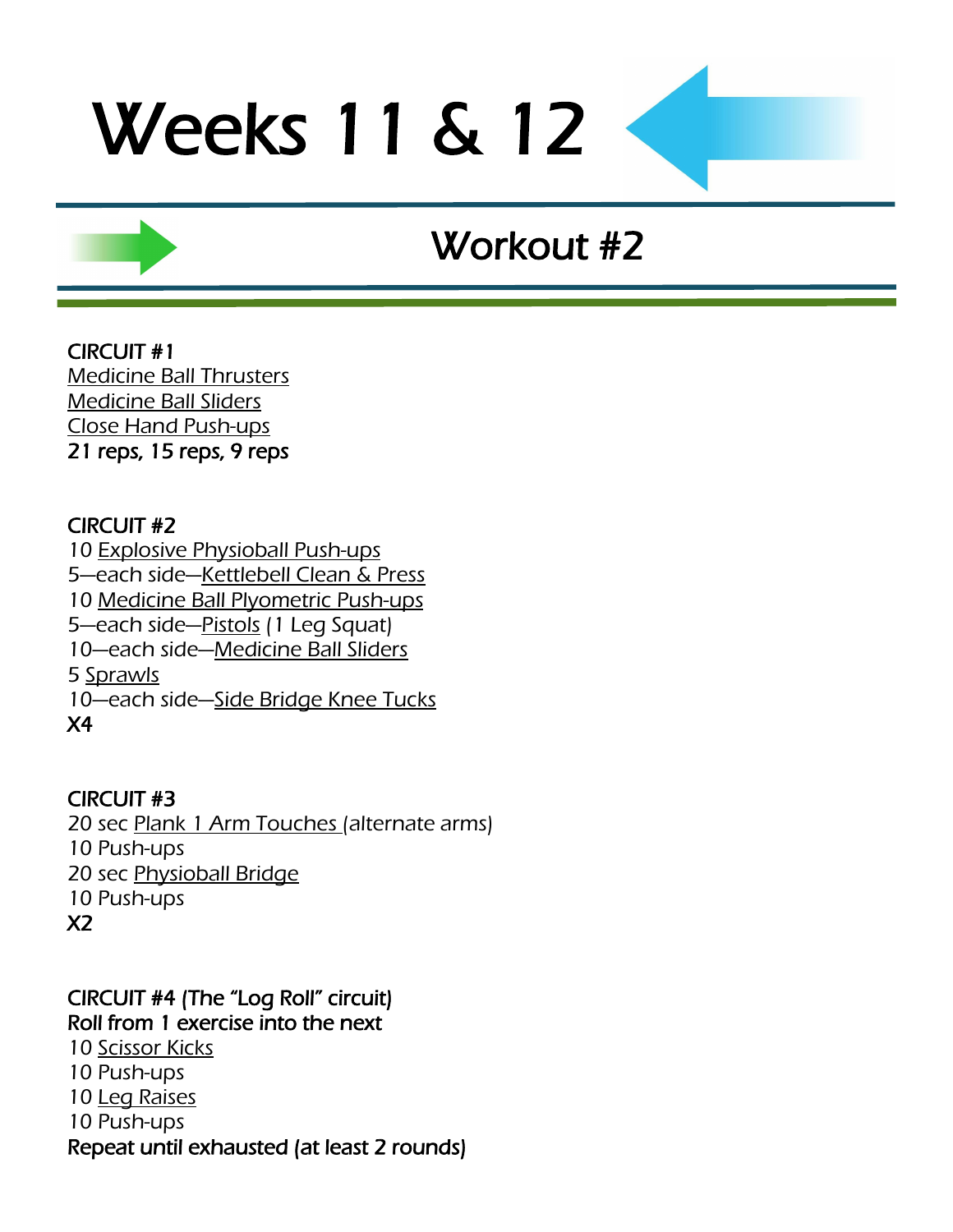## Workout #3

CIRCUIT #1 [Close Grip Push-ups](http://www.youtube.com/watch?feature=player_embedded&v=fFm5phmWZvo) [Kettlebell Swings](http://www.youtube.com/watch?v=Iqfec2HO6rc) **[Burpees](http://www.youtube.com/watch?v=c_Dq_NCzj8M&feature=related)** 21 reps, 15 reps, then 9 reps

### CIRCUIT #2

5-each side-[Kettlebell Clean & Press](http://www.youtube.com/watch?v=H7tzcQjde3g&feature=fvwrel) —each side—[Pistols](http://www.youtube.com/watch?v=FqmYSjE6C2Y) [Sit-up Stand-up Tuck Jumps](http://www.youtube.com/watch?v=Lty7S7MmYdQ) —each side—[Kettlebell Uppercuts](http://www.youtube.com/watch?v=ULPkdOc0jHM) [Physioball Push-ups](http://www.youtube.com/watch?v=GzqDAFNhFO0) (feet on ball) —each side—[Kettlebell 1 Leg](http://www.youtube.com/watch?v=cmtiXQkqFiA) Dips [Aztec Push-ups](http://www.youtube.com/watch?v=QENTRilu8Zc&feature=player_embedded) 5-each side-[Physioball 1 Leg Sit-ups](http://www.youtube.com/watch?v=KiGfgFimgFQ) —each side—[Uneven Push-ups](http://www.youtube.com/watch?v=RZOK0QS1NMg) 5 [Sprawls](http://www.youtube.com/watch?v=y0CcmNMeJV0&feature=related) X3

### CIRCUIT #3

3 minutes non-stop exercises

rotate between [Slaloms,](http://www.youtube.com/watch?v=WfrB6n3la0Q) [Ice Skaters,](http://www.youtube.com/watch?v=NdVRPwPrWOM&feature=PlayList&p=68EAD6311C5A9513&playnext_from=PL&index=41&playnext=2) [Tuck Jumps,](http://www.youtube.com/watch?v=JlI_oY2Qmro&feature=related) [Air Squats,](http://www.youtube.com/watch?v=zf2SWnIQbwI&feature=player_embedded) [Squat Jumps,](http://www.youtube.com/watch?v=56vWSQaTbSo) Leg Raises, [Scissor Kicks,](http://www.youtube.com/watch?v=XyLTb8ZTh48) [Lateral Bound,](http://www.youtube.com/watch?v=e0njPsJqikU) [Lunge Walk](http://www.youtube.com/watch?v=fPCSGUhgxxk)